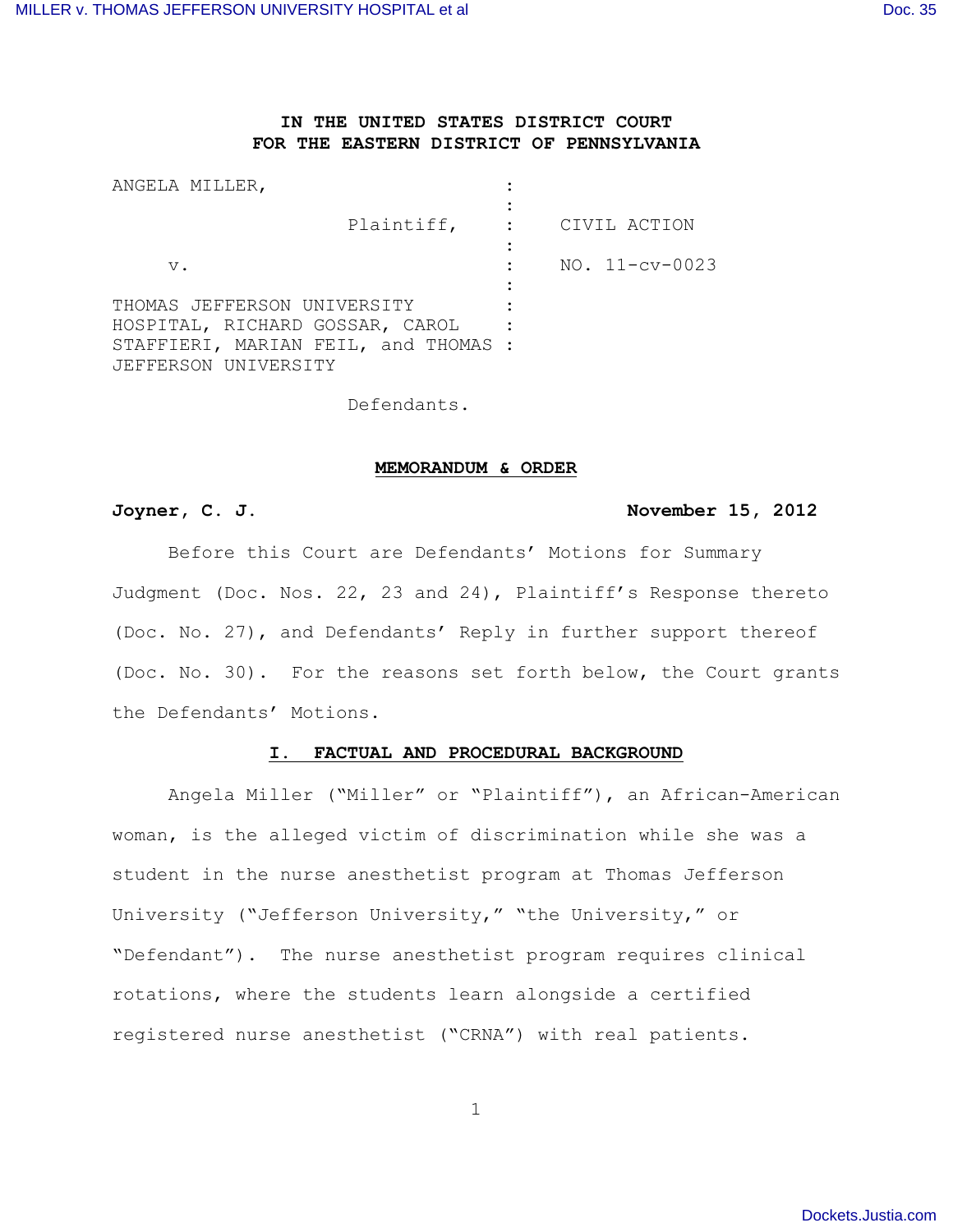Students are assigned to different hospitals for their clinical rotations, and each hospital has a clinical coordinator who is also a CRNA. At the hospital, each student would be assigned to a different room with a different CRNA, working with a number of different CRNAs over time. The CRNA would submit an evaluation of the student's work that day. Additionally, the clinical coordinators would submit summative evaluations to the University periodically, tracking the student's progression over time and ultimately determining, at least in part, whether the student passed the semester.

Miller was assigned to Methodist Hospital ("Methodist") for her clinical rotations, beginning in April 2006. The clinical coordinator at Methodist was Richard Gossar. There were two other students assigned to Methodist, Judith Harvey, who is African-American, and Gabrielle Donofry, who is white. At first, Miller's relationship with Gossar was good. But in the second semester at Methodist, the students began having problems with Gossar. They believed he was overly demanding, had unrealistic expectations, and was difficult to deal with. While speaking with Harvey and Miller, Gossar would refer to them as "you people" and speak to them in a condescending manner. He would also yell at them. At one point, another CRNA at Methodist was quizzing Harvey during a procedure. When she asked if she could answer the questions after the procedure, the CRNA said, "no, a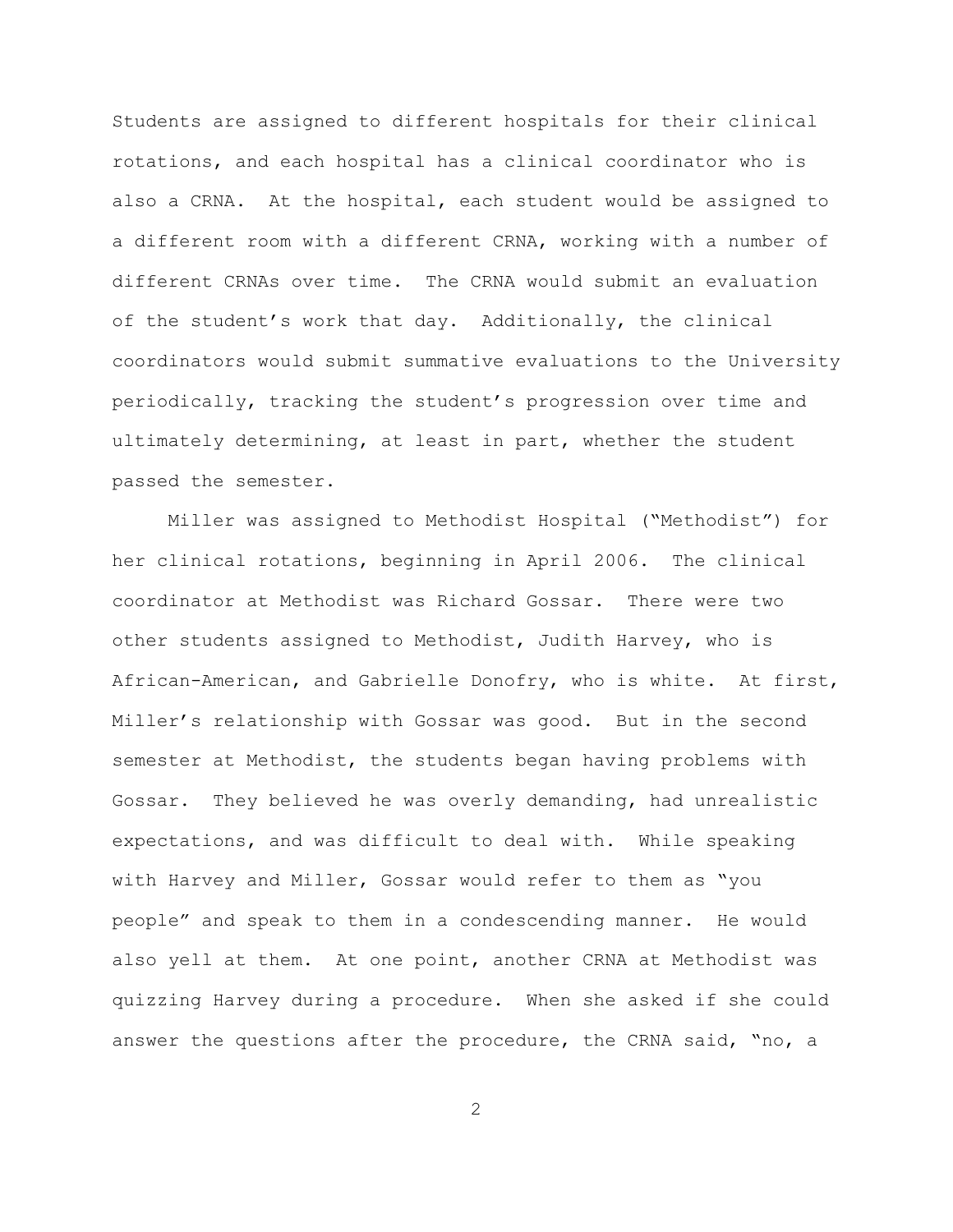monkey could do this. What are you a monkey?"

The students arranged a meeting with the program director Michael Booth and assistant program director Julia Feliciano to discuss the issues. At this meeting, nobody mentioned racial issues or discrimination at Methodist. Booth and Feliciano met with Gossar to discuss the issue. Meanwhile, Booth and Feliciano determined that the students were not getting a sufficient variety of cases at Methodist and decided that they would rotate Methodist students to other sites.

After the second semester at Methodist, all of the students went to other hospitals. Miller was transferred to Jefferson Hospital ("Jefferson" or "Jefferson Hospital"). She successfully completed the Fall 2006 semester at Jefferson, and returned to Methodist for the Spring 2007 semester.

Back at Methodist, Gossar remained the clinical coordinator. Gossar continued his previous treatment of Miller, and Miller again spoke with program director Booth. Booth and Feliciano met with the chief of the department at Methodist, and decided that Gossar should be removed as clinical coordinator. Carol Staffieri was chosen to replace Gossar. After Gossar was removed, Miller continued to have issues with the CRNAs at Methodist. On April 4, 2007, Miller left early after a miscommunication with a CRNA who had not meant for her to go home after cleaning up a room. On April 17, 2007, an operation was to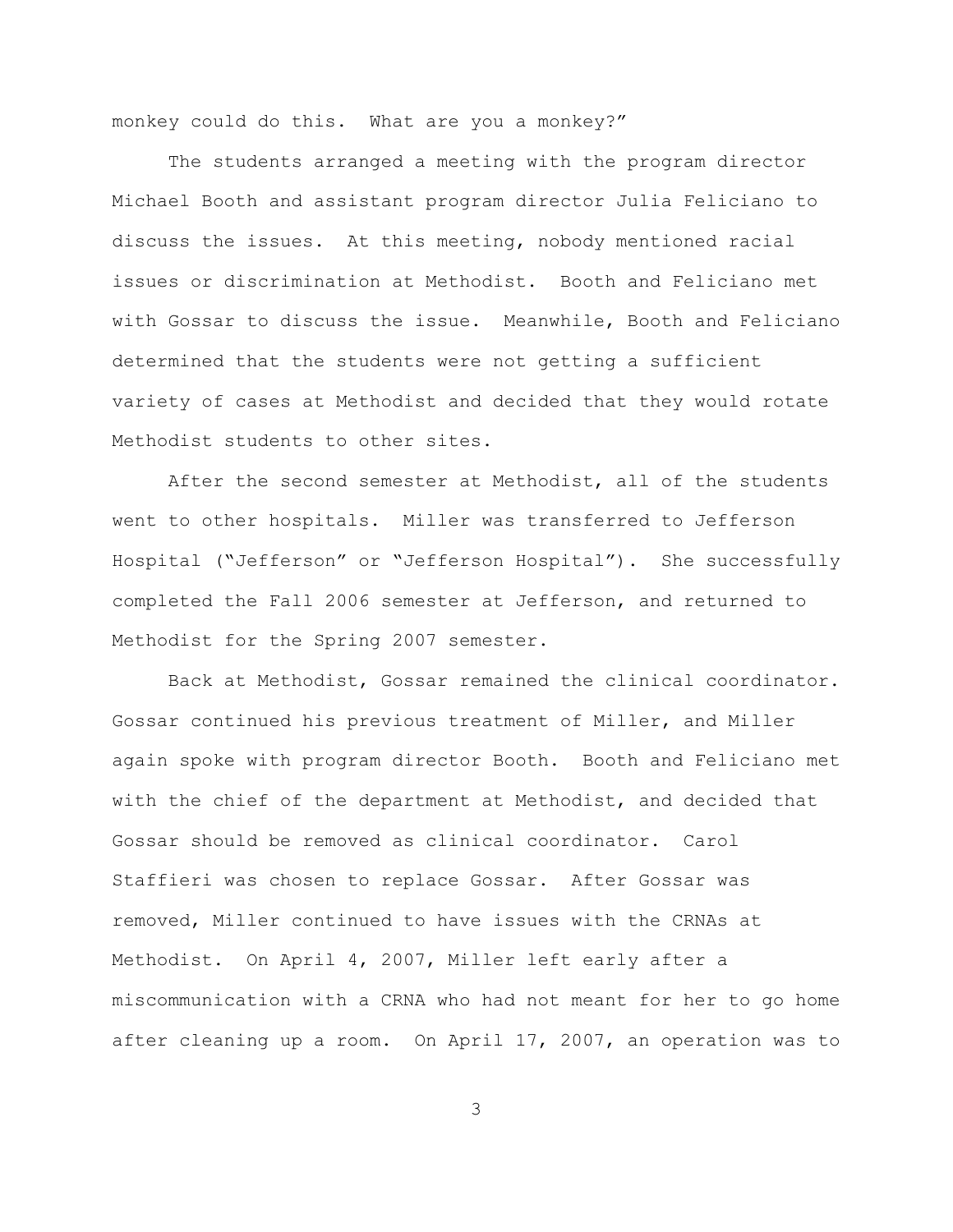be performed on a patient's right arm. Miller took the patient's blood pressure and left the room, leaving the cuff on the patient's left arm. As a result of the blood pressure cuff on the patient's left arm, the operation was performed on the wrong arm.

On April 20, 2007, Miller called Feliciano and left a message on her voicemail complaining of racism at Methodist. Feliciano emailed Miller saying she would like a meeting to follow up. Feliciano also suggested that Miller should contact student services at the University to speak to them about the racial issues and make a complaint of discrimination. Miller spoke with student services, but decided not to file a formal complaint after hearing that it would be a long process of investigation. Feliciano met with Staffieri to discuss Miller's complaint and ask her if she witnessed any discrimination. After this, Miller says she overheard a meeting with the CRNAs and other staff at Methodist where Staffieri told them of her discrimination complaint and told them to "watch out" for Miller and not discriminate against her. Miller says that the CRNAs at Methodist stopped speaking to her.

On May 28, 2007, a meeting was held to discuss Miller's performance in the nurse anesthetist program. A meeting had not yet occurred to discuss Miller's discrimination charge. At this meeting, Miller was told that her evaluations at Methodist were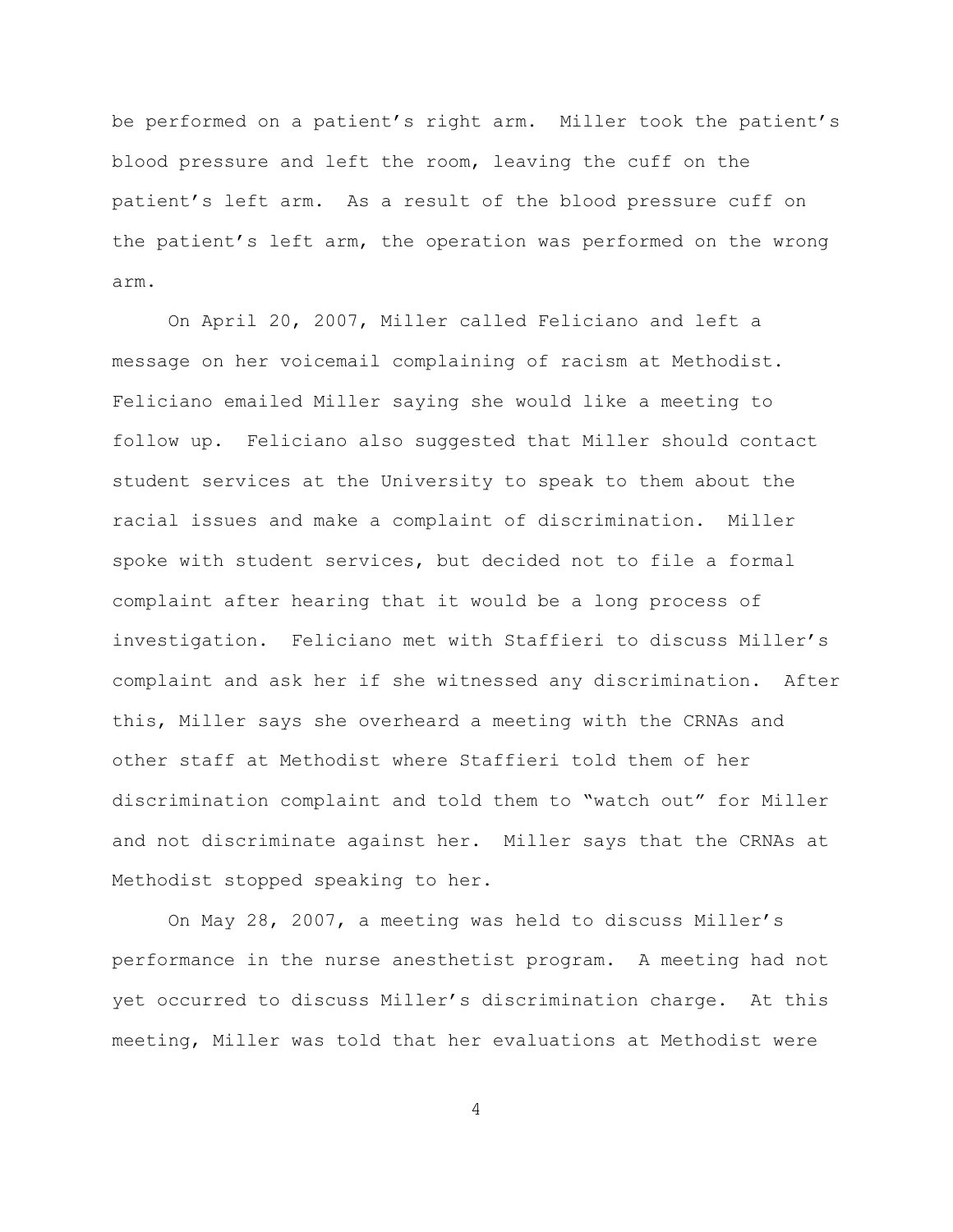not on track with those of her classmates. She was given a plan for improvement and placed on probation until August 2007. Despite the probation, Miller still passed the Spring 2007 semester. After this meeting, Miller was transferred away from Methodist and back to Jefferson. Before returning to Jefferson, Miller spent a month at Our Lady of Lourdes Hospital, where she received excellent reviews. Miller asked Feliciano if she could remain at Lourdes for another rotation instead of going to Jefferson, but Feliciano told her she needed to go to Jefferson.

Back at Jefferson, the clinical coordinator was Marian Feil. Feil and Miller clashed almost immediately. Miller believed that Feil was treating her harshly, suspecting that Feil had heard of Miller's complaint of discrimination at Methodist. During a discussion about Miller's scheduling issues, Feil said to Miller that she had "heard what had happened at Methodist" and Miller was not going to "get over" like she did there. Feil thought Miller was trying to manipulate the schedule. Feil referred to Miller as "you people" on at least one occasion, saying that she should consider something other than anesthesia. At one point, Feil yelled at Miller for arriving early to set up for an operation, believing that Miller was trying to manipulate the schedule by arriving early so she could leave early. Nevertheless, Miller received satisfactory ratings from Feil in her summative evaluation at the end of the semester, except in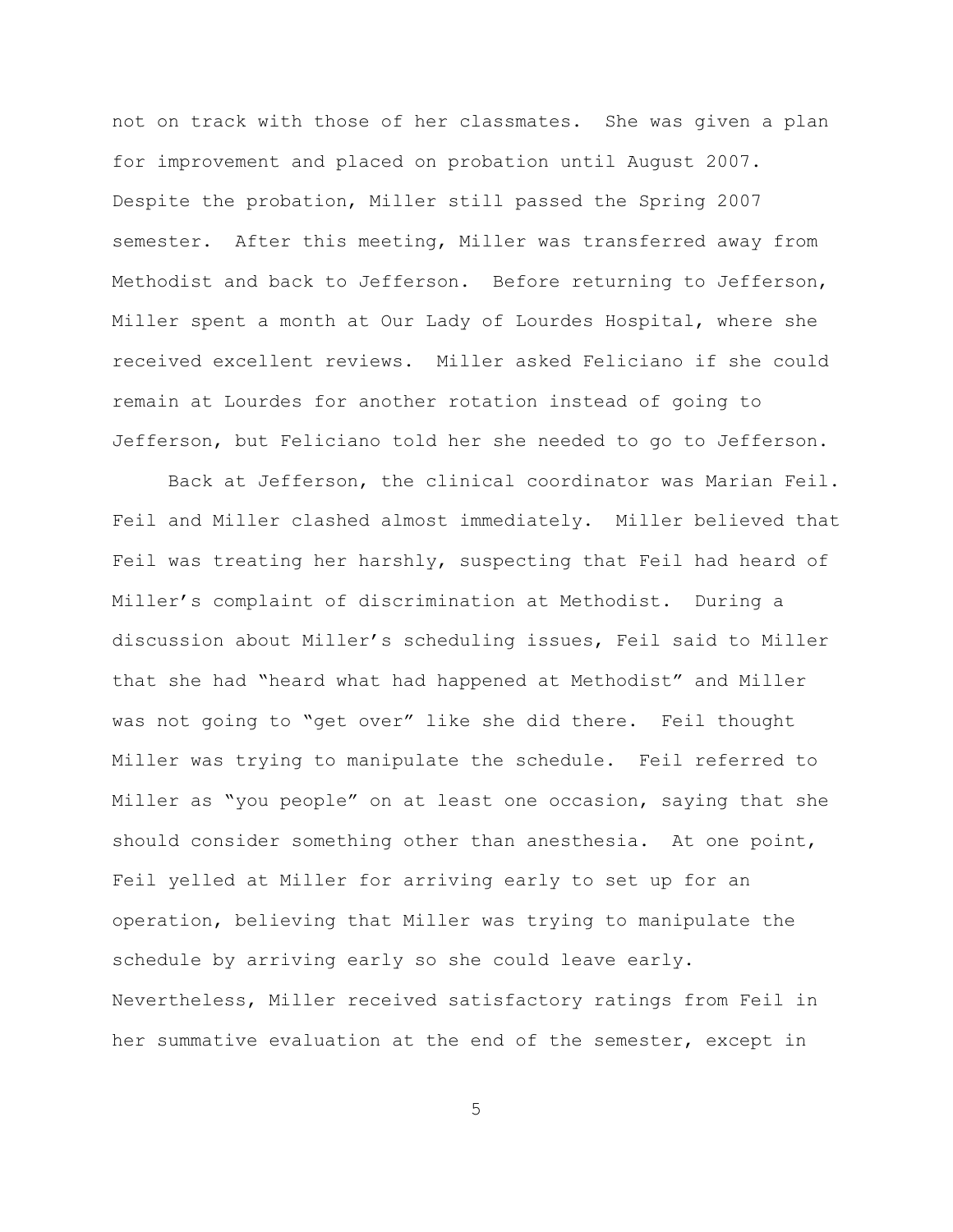categories relating to attendance. Feliciano ended Miller's probation, and Miller passed the Summer 2007 semester.

Miller continued to have issues during the Fall 2007 semester at Jefferson. On October 4, 2007, Miller was working with CRNA Katherine Celebre. Miller was not performing the procedure properly and was unprepared, so Celebre completed the procedure. On October 8, 2007, Miller was working with a doctor for a spinal procedure. After Miller prematurely removed a needle, the procedure needed to be done again. Miller was criticized for this and for breaking sterility during the procedure. Miller received detailed negative evaluations for these incidents. After the University heard of these two incidents, Miller was counseled that she was in jeopardy of being dismissed from the program. Miller was informed that she needed to comply with a number of conditions to successfully complete the semester, including not receiving any unsatisfactory or requires improvement marks.

Miller received a number of mid-semester evaluations that were critical of her performance. These evaluations came from Feil, Celebre and Debra O'Connor. The CRNAs believed that Miller was not at the point she should be at that stage in her education, and worried that she could not function independently as a CRNA. After this, in November 2007, Miller went to Deborah Heart and Lung Hospital for a rotation. Miller received positive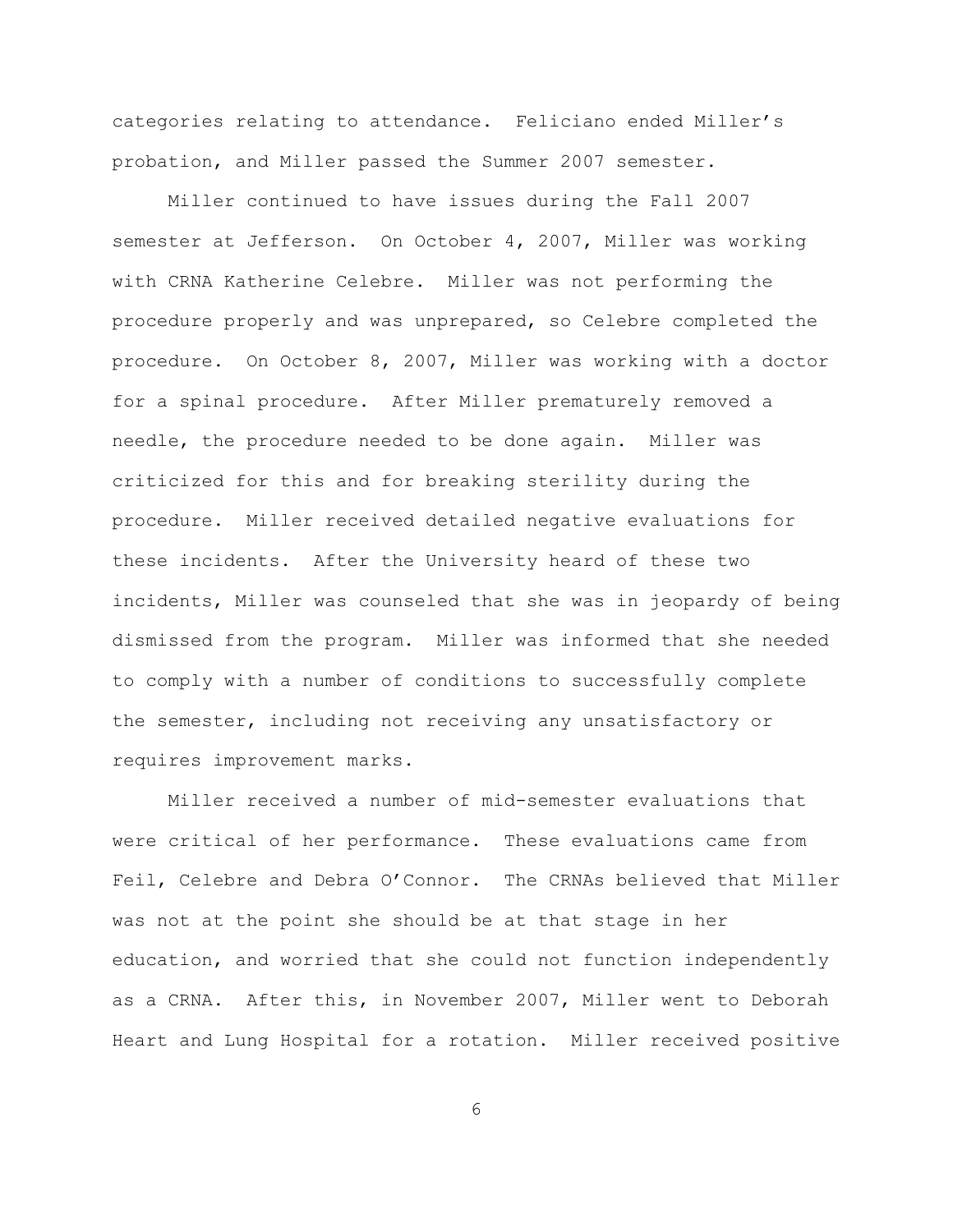evaluations at Deborah, but her weekly evaluations and care plans were delayed in getting to Jefferson.

After returning to Jefferson in December, she received notification informing her that she remained in jeopardy of failing the program. The notification reiterated objectives that Miller needed to satisfy to remain in the program. In December, a number of CRNAs evaluated Miller's performance negatively, observing that her performance was unsatisfactory and unsafe. These CRNAs included Lisa Loonstyn Gormley, who recounted several incidents of unsafe and subpar work, and Eileen Dirvin, who rated Miller as unsatisfactory in eight categories. As a result, Feliciano informed Miller that she would receive a failing grade, and be dismissed from the program.

On January 8, 2008, the Associate Dean for Graduate Programs sent Miller a letter recommending her dismissal. The Promotion and Progression Committee reviewed and approved the recommendation that Miller be dismissed due to her inadequate clinical performance. Feliciano then denied Miller's grade appeal, and advised her of her right to appeal the decision in accordance with the student handbook. Miller appealed to the Dean of the School of Nursing, Dr. Schaal. After independently reviewing Miller's file, Dr. Schaal denied Miller's appeal on February 11, 2008, advising her that she found that she had failed to demonstrate progress in meeting course objectives or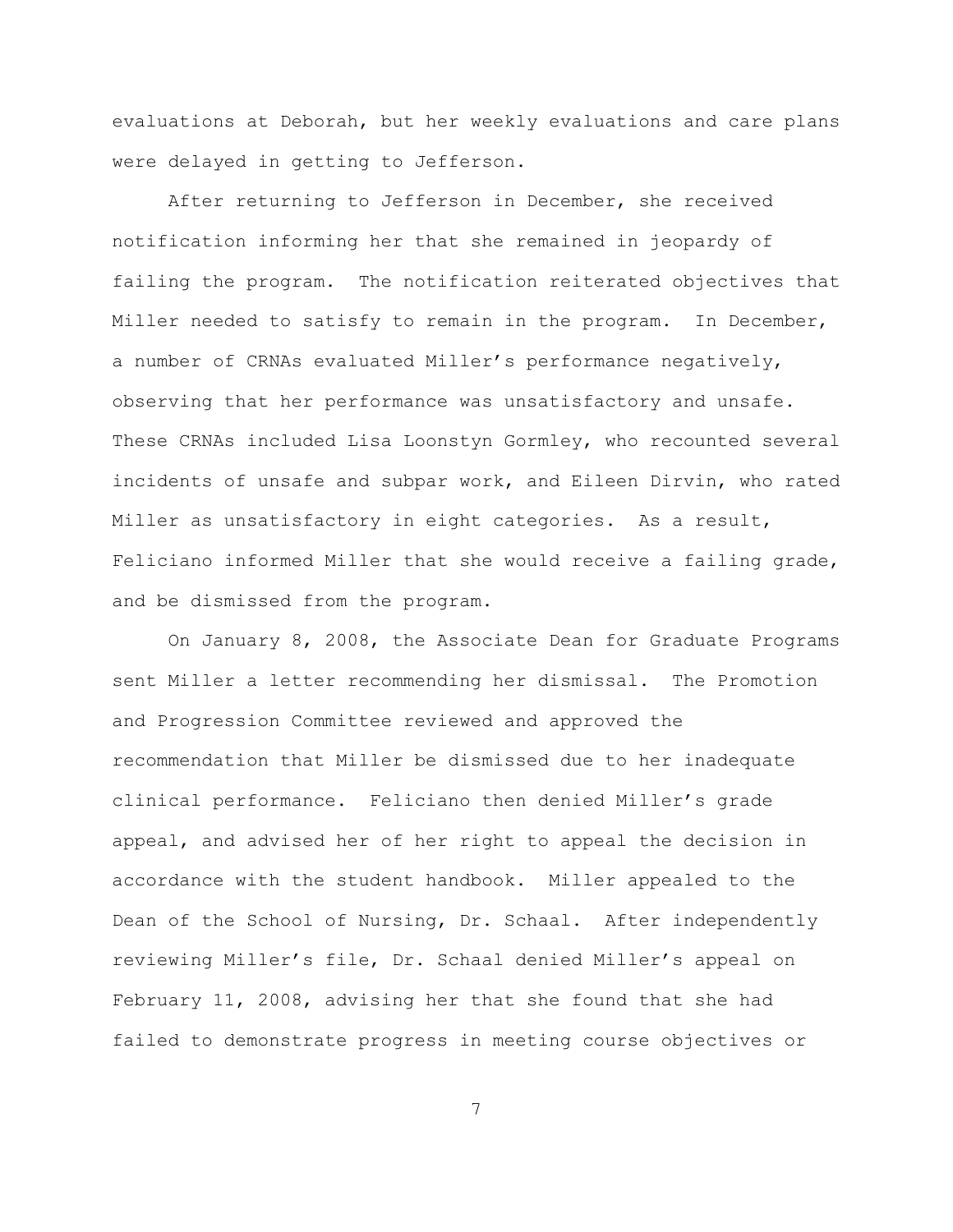meet the quidelines set forth by faculty. On February 28, 2008, Miller appealed the Dean's decision to the Grade Appeals Board at the University, which consisted of five individuals who were not connected to the nurse anesthetist program. The Board heard testimony from witnesses offered by Miller and the University and considered documentation in Miller's file, including clinical evaluations. The Board voted unanimously to deny Miller's appeal and sent her a letter explaining its decision, noting that Feliciano had properly considered a broad range of evaluations. Miller then appealed the Board's decision to the Dean of Jefferson College of Health Professionals, Dr. Erdmann, who met with Miller, considered her appeal and the documents supporting it and issued a decision denying her appeal.

Separate from the appeal process, the Dean of Student Affairs conducted an investigation into Miller's charge of racial discrimination. The Dean interviewed people from Methodist and Jefferson Hospitals, ultimately concluding that there was no evidence of harassment, discrimination, or bias. Rather, he judged the staff behavior as related to Miller's performance issues. Miller had the opportunity to meet with the Dean of Student Affairs to discuss his findings, which she declined to do.

Miller then filed a complaint of discrimination with the U.S. Department of Education Office of Civil Rights. The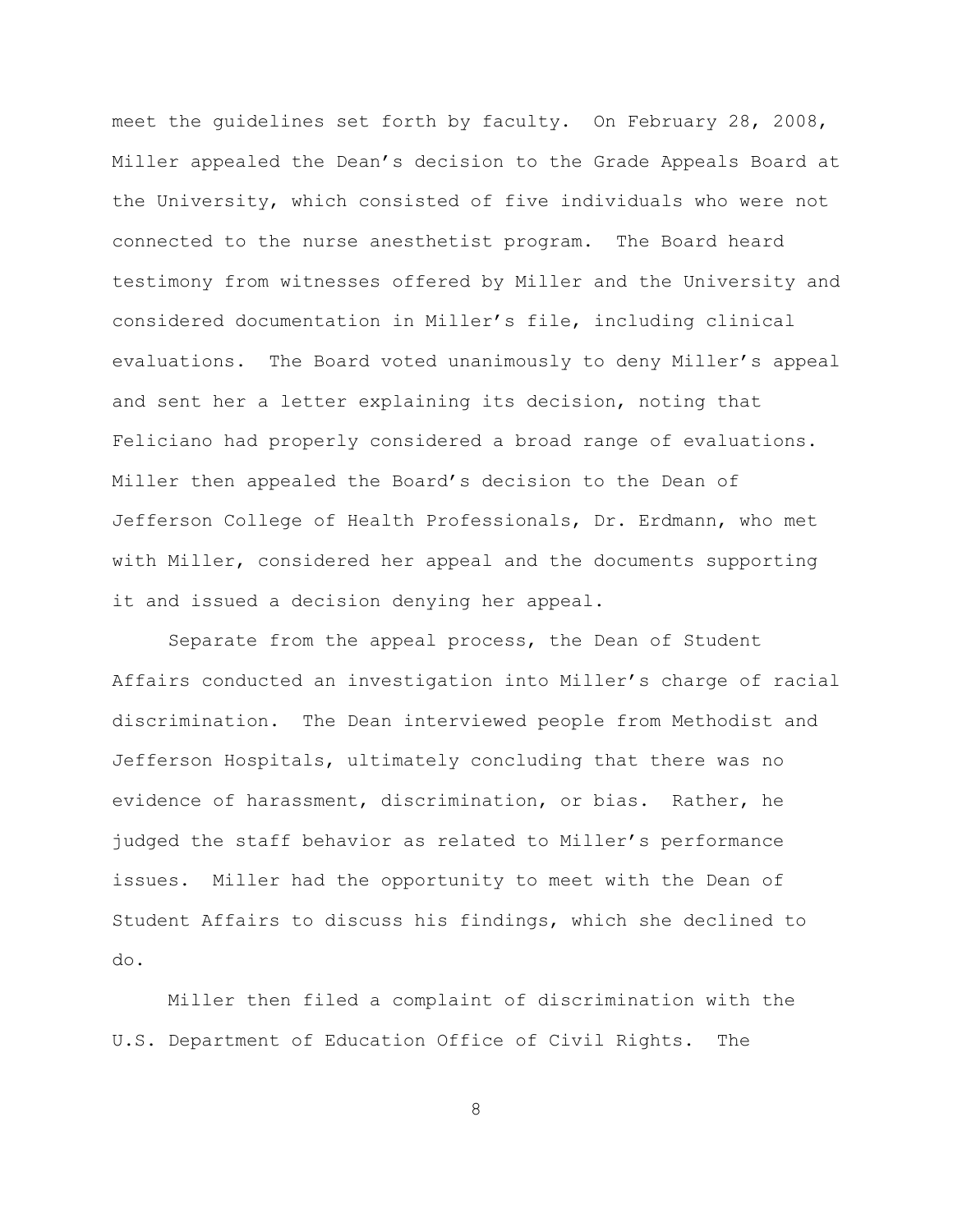Department investigated Miller's complaint of a racially hostile work environment and discrimination. On June 4, 2009, the Department issued a decision denying Miller's complaint.

The Plaintiff filed this action in January 2011 against Thomas Jefferson University Hospital, Gossar, Feil and Staffieri. She then filed an Amended Complaint adding Thomas Jefferson University. The parties stipulated in November to dismissing Jefferson Hospital and Gossar as parties. The Amended Complaint includes five counts. Counts I, II and III claim violations of 42 U.S.C. § 1981 ("Section 1981") for racial discrimination, retaliation, and harassment. Count IV alleges a breach of contract claim. Count V asserts a common law claim for unjust enrichment. After the parties conducted discovery, the Defendants filed three separate Motions for Summary Judgment, one on behalf of the University, one on behalf of Feil, and one on behalf of Staffieri. 1

# **II. STANDARD OF REVIEW**

Summary judgment is proper "if the movant shows that there is no genuine dispute as to any material fact and the movant is entitled to judgment as a matter of law." Fed. R. Civ. P. 56(a).

 $1$  The Defendant has also filed a Motion to Strike Plaintiff's Expert Report and Testimony (Doc. No. 29). The Court has considered the report, the Motion to Strike, and the response and reply thereto, and would have reached the same conclusion with regard to the Motions for Summary Judgment with or without the expert report. The report does contain some inadmissible portions, but is not amenable to be struck in its entirety. Given that the result would not change even if the Court were to consider the report in its entirety, the Court need not address this issue further and has denied the motion as moot by separate order.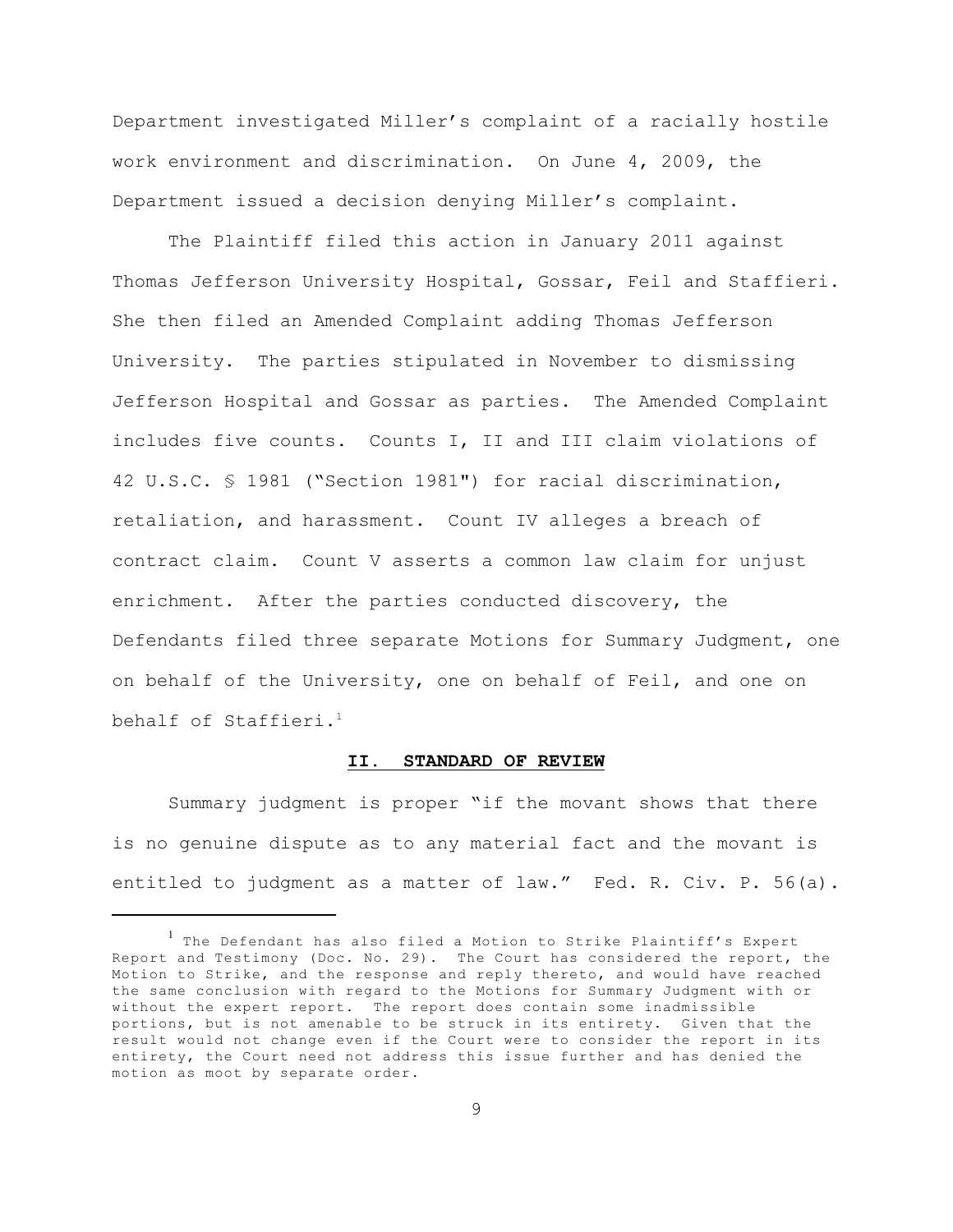An issue is genuine only if there is a sufficient evidentiary basis on which a reasonable jury could find for the non-moving party; a factual dispute is material only if it might affect the outcome of the suit under governing law. Kaucher v. County of Bucks*,* 455 F.3d 418, 423 (3d Cir. 2006) (citing Anderson v. Liberty Lobby, Inc.*,* 477 U.S. 242, 248 (1986)). In conducting our review, we view the record in the light most favorable to the non-moving party and draw all reasonable inferences in that party's favor. Bowers v. Nat'l Collegiate Athletic Ass'n, 475 F.3d 524, 535 (3d Cir. 2007); Matsushita Elec. Indus. Co. v. Zenith Radio Corp., 475 U.S. 574, 587 (1986). However, the nonmoving party cannot rely on "bare assertions, conclusory allegations or suspicions to show the existence of a genuine issue." Podobnik v. U.S. Postal Serv., 409 F.3d 584, 594 (3d Cir. 2005). When the non-moving party is the plaintiff, she must "make a showing sufficient to establish the existence of [every] element essential to [her] case and on which [she] will bear the burden of proof at trial." Celotex Corp. v. Catrett, 477 U.S. 317, 322 (1986).

#### **III. DISCUSSION**

#### **A. Plaintiff's Claims against Feil and Staffieri**

Defendants Feil and Staffieri have moved for summary judgment separately from the University. They both argue that there is no evidence that they acted in a discriminatory,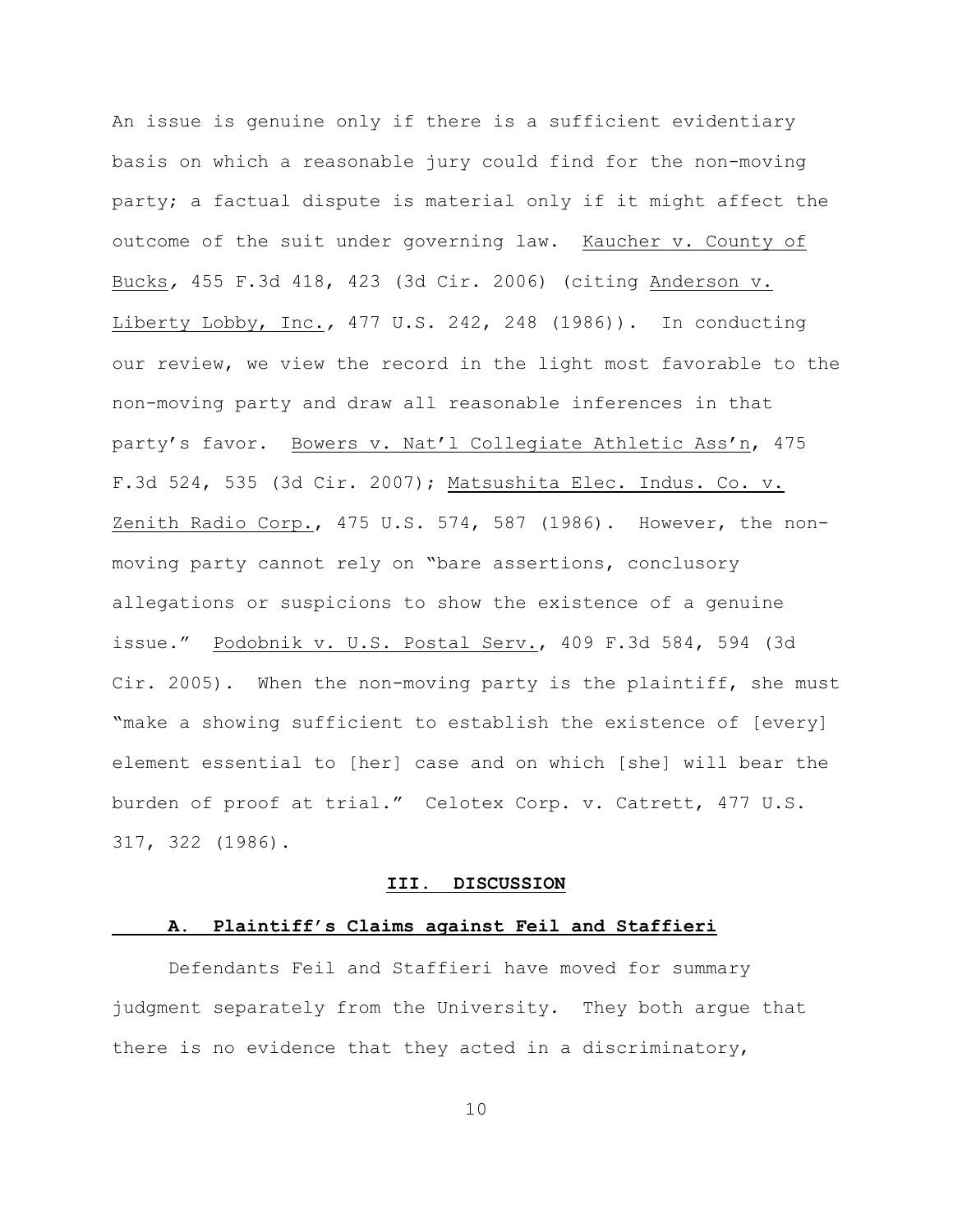retaliatory, or harassing manner, and as hospital employees, they cannot be liable for a dismissal decision made by the University.<sup>2</sup>

The Third Circuit has held that there can be individual liability under Section 1981. See Al-Khazraji v. Saint Francis Coll., 784 F.2d 505, 518 (3d Cir. 1986). Specifically, "employees of a corporation may become personally liable when they intentionally cause an infringement of rights protected by Section 1981, regardless of whether the corporation may also be held liable." Liability for individuals under Section 1981, therefore, contemplates intentional discrimination by a individual defendant.

The Plaintiff has presented no evidence of intentional discrimination by either Feil or Staffieri. Furthermore, the decision to dismiss her from the program was made by University officials, not Feil or Staffieri. Therefore, the claim for discrimination under Section 1981 against Feil and Staffieri cannot stand.

Nor can the claims of retaliation against Feil and Staffieri move forward. The Plaintiff has presented some evidence of

 $1$  The claims for breach of contract and unjust enrichment in Counts IV and V of the Amended Complaint are against the University only. (Am. Compl., at 10-11, Doc. No. 3). Therefore, the only claims against Feil and Staffieri are those for discrimination, retaliation, and harassment under Section 1981.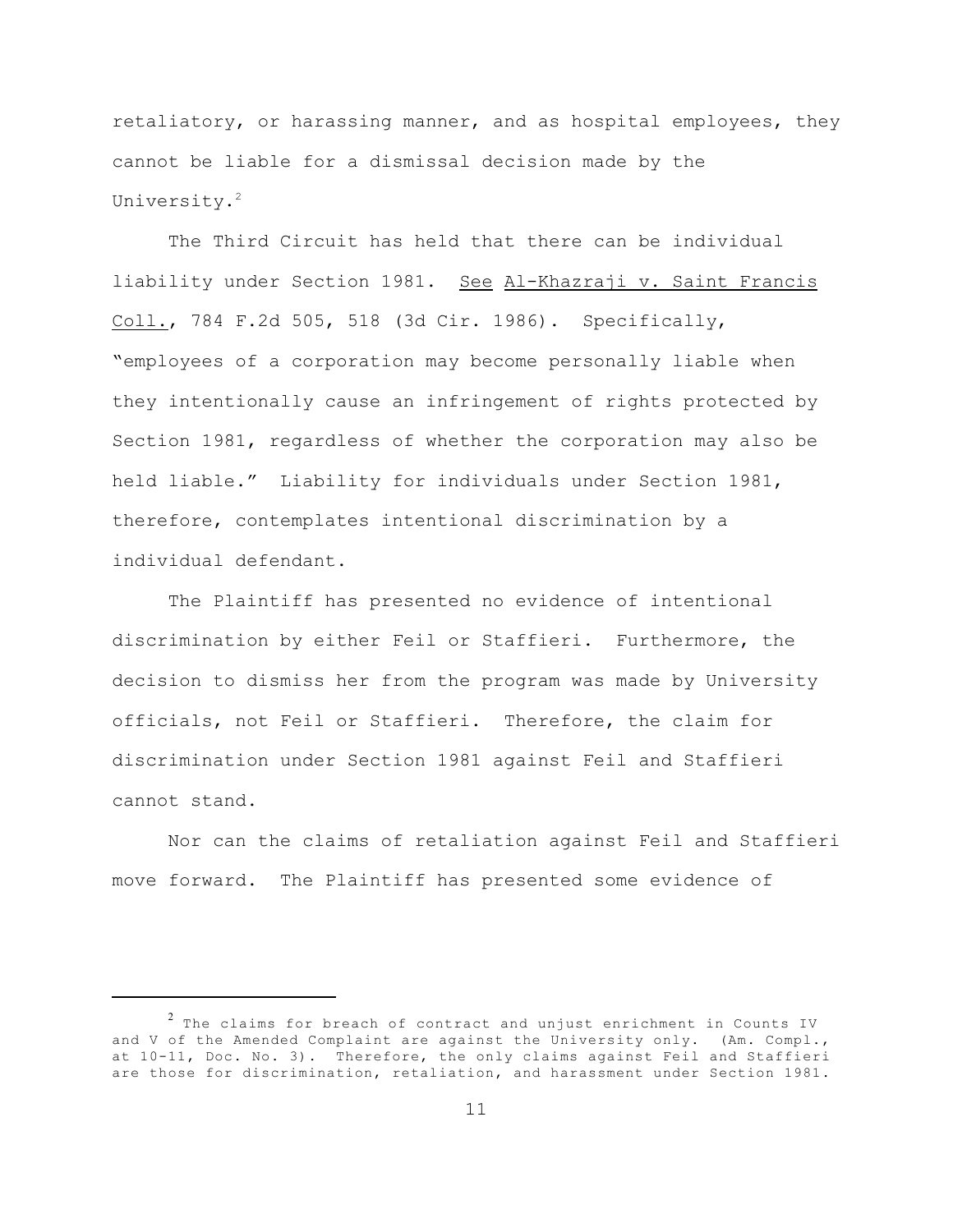Feil's knowledge of the disciplinary complaint<sup>3</sup> and Feil's unpleasant attitude towards and criticism of her. However, the Plaintiff has not shown intentional retaliation. For a retaliation claim, a plaintiff must show: (1) she engaged in a protected activity; (2) there was adverse action after or contemporaneous with the protected activity; and (3) a causal link exists between the adverse action and the protected activity. Andreoli v. Gates, 482 F.3d 641, 649 (3d Cir. 2007). Feil's evaluations of the Plaintiff and her occasional clashes with the Plaintiff do not constitute adverse action. While Feil did criticize the Plaintiff, Feil rated her as satisfactory in all categories, except those related to attendance, in her summative evaluation of the Plaintiff at the end of the Summer 2007 semester. (Ex. MF-108 to Ex. C to Def.'s Mot. for Summ. J., Doc. No. 22). And even if Feil's evaluations could be deemed adverse action, the Plaintiff has not presented evidence, or even claimed, that Feil made these evaluations with the intent to retaliate against her. Nor can the Plaintiff's dismissal from the program be the basis for the retaliation claim against Feil, because Feil was not responsible for that decision.<sup>4</sup> Therefore,

 $3$  While there may be a genuine issue as to whether Feil knew of the complaint, that issue is not material because the Plaintiff fails to make a prima facie case of intentional retaliation by Feil.

<sup>&</sup>lt;sup>4</sup> There was also no causal link between the complaint and the Plaintiff's dismissal from the University, as discussed in further detail in Section III.B.2 of this Memorandum.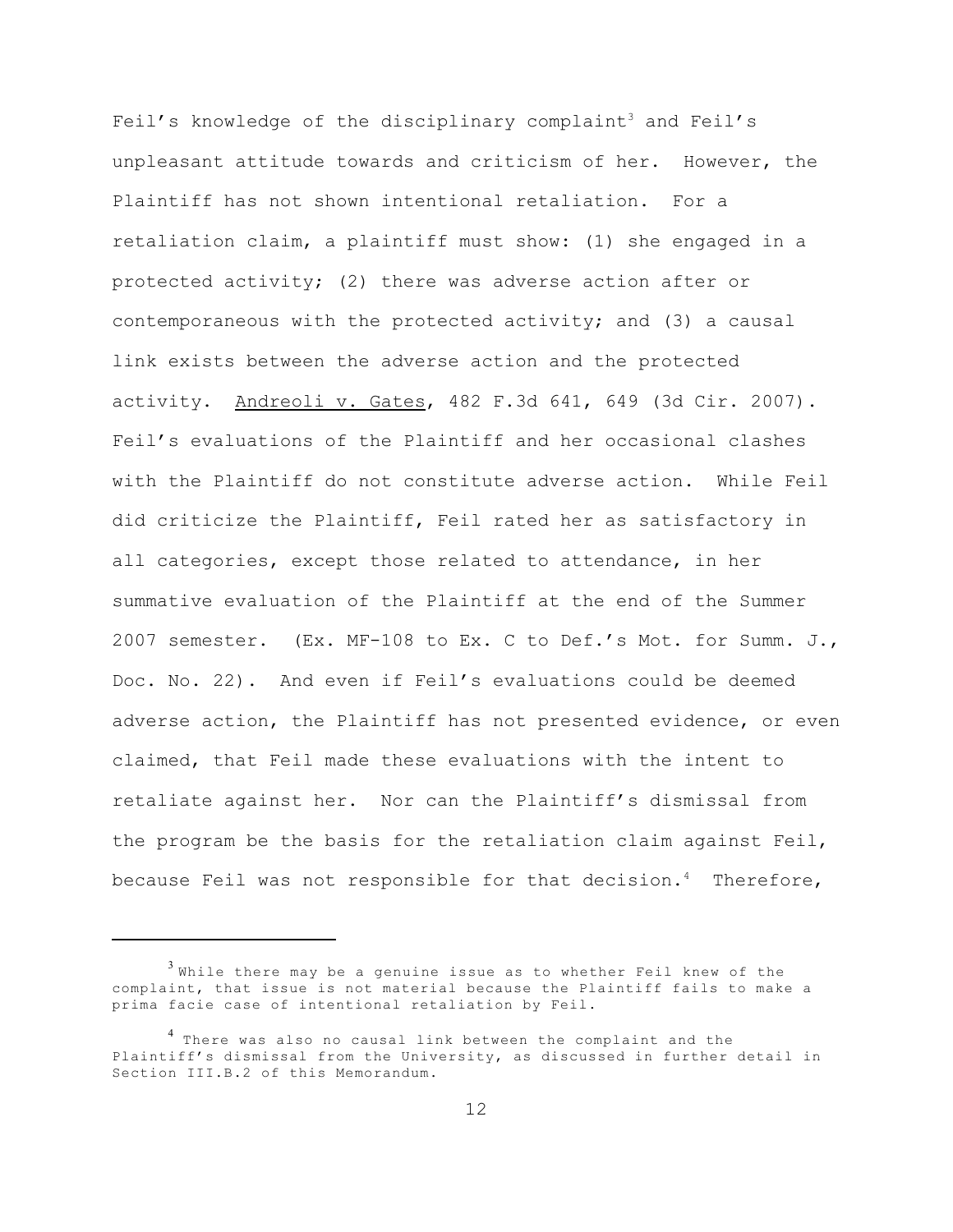the Plaintiff simply has not put forward evidence to support an intentional retaliation claim against Feil.

Although Feliciano shared the information of Plaintiff's complaint with Staffieri (Ex. D to Def.'s Mot. for Summ. J., at 109, Doc. No. 22), the Plaintiff has introduced no evidence of intentional adverse action that Staffieri took after the protected activity. In fact, the Plaintiff states that Staffieri never discriminated against or harassed her. (Ex. B to Def.'s Mot. for Summ. J., at 107:19-108:1, Doc. No. 22). Therefore, the Plaintiff has failed to make a case of retaliation against Feil or Staffieri as individual defendants.

Finally, the Plaintiff has failed to support her claim of a hostile work environment under Section 1981 with respect to Feil and Staffieri. Plaintiff admitted that Staffieri never engaged in any harassment of her. (Ex. B to Def.'s Mot. for Summ. J., at 107:19-21, Doc. No. 22). The Plaintiff puts forth evidence of a number of unpleasant incidents with Feil. For example, Feil told her she should not stay in the program, and could do better as a nurse practitioner, Feil denied her requests for schedule changes, and Feil yelled at her for arriving early to a procedure. (Id. at 118:4-21, 123:1-7, 123:19-125:2). However, the Plaintiff admits that Feil never used racially oriented language towards her. (Id. at 121:2-4). Even considering all allegations about the unpleasant interactions the Plaintiff had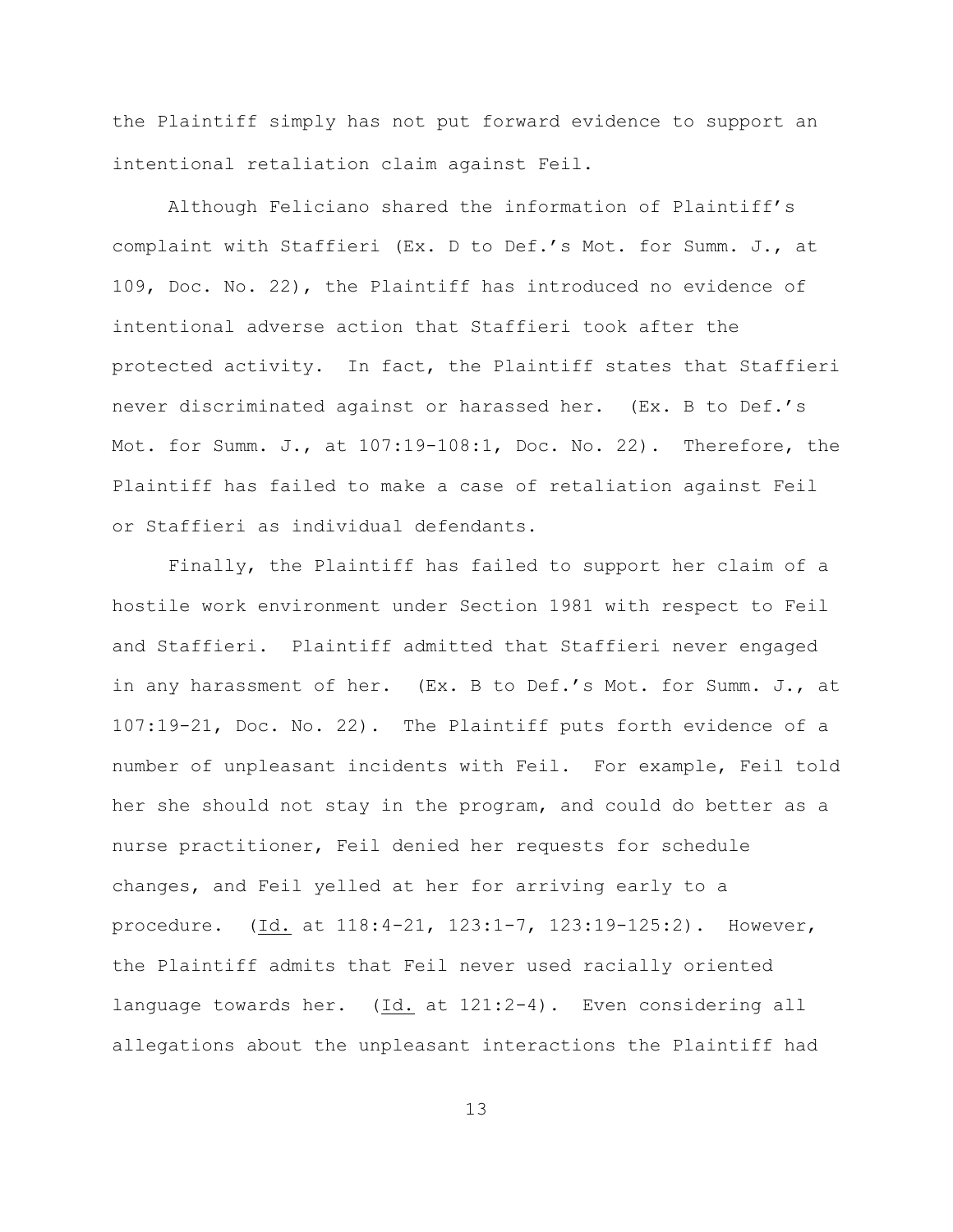with Feil, the Plaintiff's claim for harassment, or hostile work environment, under Section 1981 cannot stand. For a hostile work environment claim, "[t]he discriminatory conduct must be so extreme as to amount to a change in the terms and conditions of employment. Unless they are extremely severe, off-hand comments and isolated incidents are insufficient to sustain a hostile work environment claim." Woodard v. PHB Die Casting, 255 F. App'x 608, 609 (3d Cir. 2007). The conduct the Plaintiff has shown simply does not amount to the "severe and pervasive" harassment envisioned by Meritor Sav. Bank, FSB v. Vinson, 477 U.S. 57, 67 (1986). The Plaintiff has failed to show issues of fact that would preclude summary judgment with regard to the hostile work environment claims against Feil and Staffieri.

Therefore, the Court grants Defendant Feil's and Defendant Staffieri's Motions for Summary Judgment.

#### **B. Plaintiff's Claims Against the University**

### 1. Plaintiff's § 1981 Discrimination Claim

The Plaintiff claims in Count I that she was dismissed from the program at the University due to her race, in violation of 42 U.S.C. § 1981. Section 1981 provides: "All persons within the jurisdiction of the United States shall have the same right in every State and Territory to make and enforce contracts...as is enjoyed by white citizens..." 42 U.S.C. § 1981. Section 1981 applies to the Plaintiff's claims because the relationship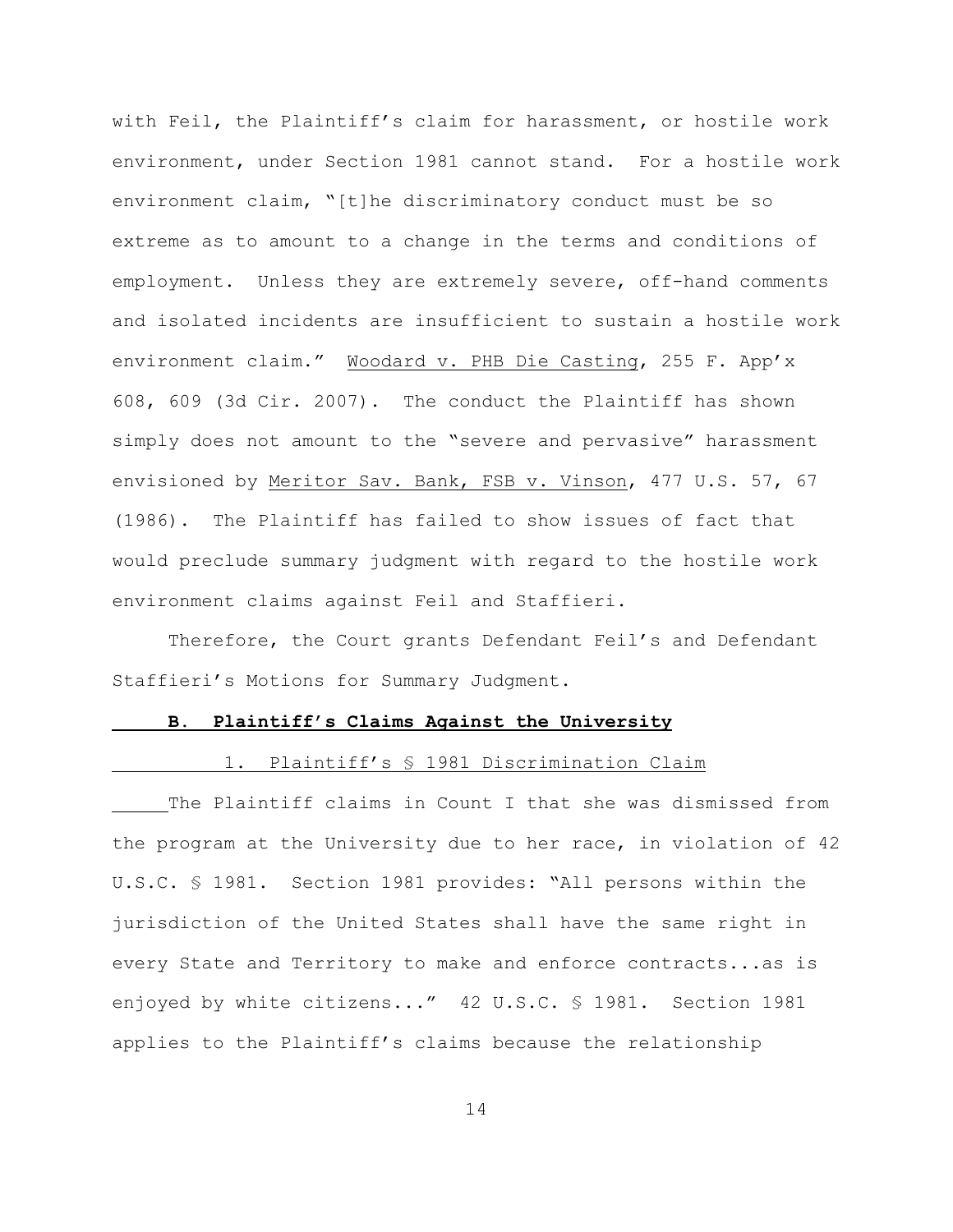between university and student is contractual in nature. See Reardon v. Allegheny Coll., 926 A.2d 47, 480 (Pa. Super. Ct. 2007).

The Third Circuit applies the McDonnell Douglas burden shifting framework to Section 1981 claims. See Jones v. Sch. Dist. of Phila., 198 F.3d 403, 410 (3d Cir. 1999). The Plaintiff must first establish a prima facie case of discrimination by showing: (1) she belongs to a protected class; (2) she was qualified for the position; (3) she was subjected to an adverse action despite being qualified; and (4) she was dismissed under circumstances that raise an inference of discrimination. Sarullo v. U.S. Postal Service, 352 F.3d 789, 797 (3d Cir. 2009). After the plaintiff has made this prima facie case, the burden shifts to the defendant to articulate a legitimate, nondiscriminatory reason for the adverse employment action. See McDonnell Douglas Corp. v. Green, 411 U.S. 792, 802 (1973) ("The burden then must shift to the employer to articulate some legitimate, nondiscriminatory reason for the employee's rejection."). If the defendant carries this burden, the plaintiff must then prove by a preponderance of the evidence that "the legitimate reasons offered by the defendant were not its true reasons, but were a pretext for discrimination." Texas Dep't of Cmty. Affairs v. Burdine, 450 U.S. 248, 253 (1981). A plaintiff can demonstrate pretext by providing evidence that would lead a factfinder to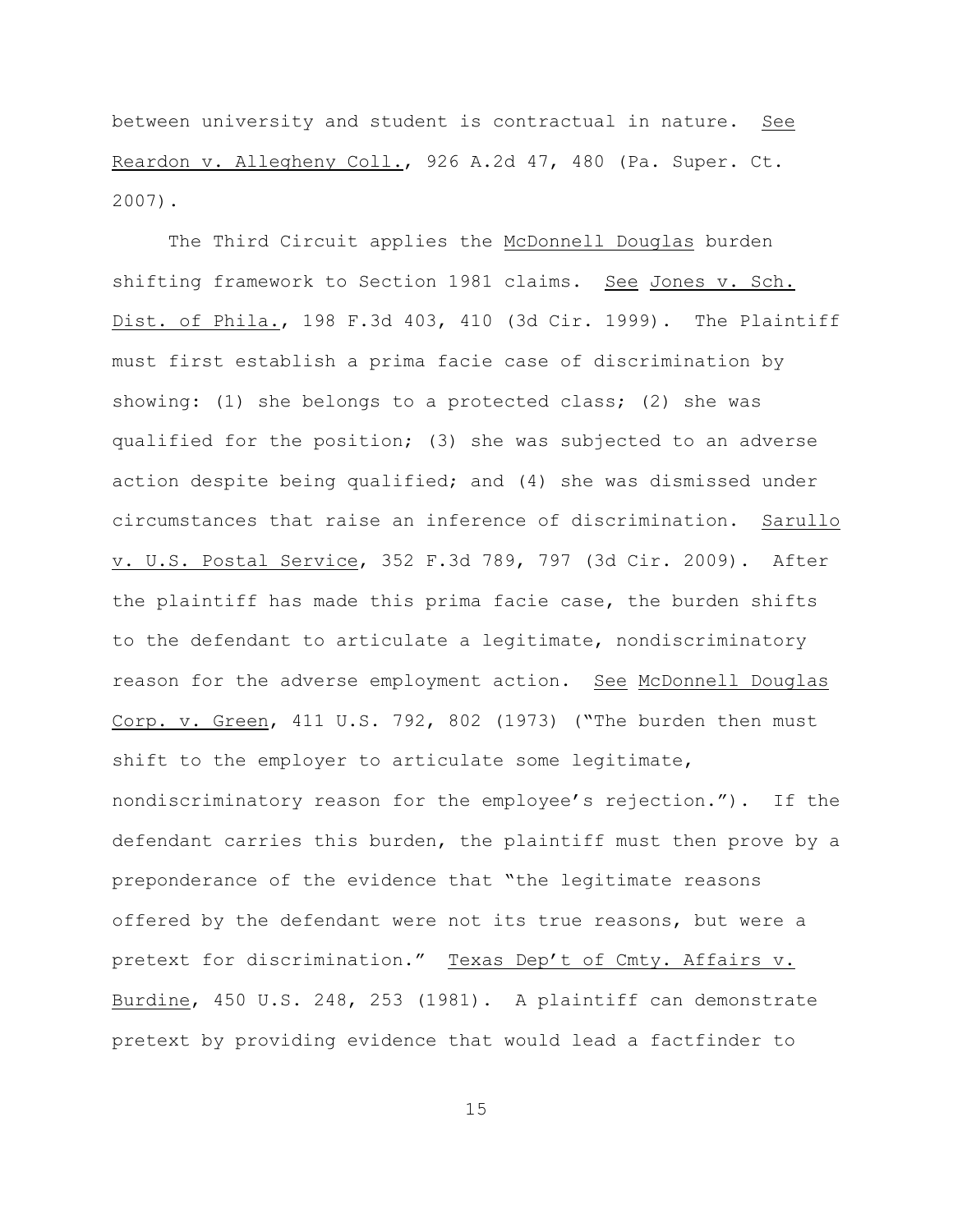either "(1) disbelieve the employer's articulated legitimate reasons; or (2) believe that an invidious discriminatory reason was more likely than not a motivating or determinative cause of the employer's action." Jones, 198 F.3d at 413.

The Defendant contends that the Plaintiff has not met her burden in establishing a prima facie case because she is not qualified and cannot show circumstances that raise an inference of discrimination. (Mem. of Law in Supp. of Mot. for Summ. J. of Def. Thomas Jefferson Univ., at 23-24, Doc. No. 22). The Court finds that even assuming that the Plaintiff has established a prima facie case for discrimination, the Defendants have offered a legitimate, nondiscriminatory reason for her dismissal from the program and the Plaintiff has failed to present sufficient evidence of pretext.

Even drawing all reasonable inferences in the Plaintiff's favor, the Plaintiff has not put forth enough evidence to allow a reasonable factfinder to find that the Defendant's reasons for dismissing the Plaintiff were pretext for race discrimination. The Defendant states that the Plaintiff's unsafe clinical practices and failure to sufficiently advance in her performance are the reason for the Plaintiff's failing grade and dismissal. (Mem. of Law in Supp. of Mot. for Summ. J. of Def. Thomas Jefferson Univ., at 25-26, Doc. No. 22). The University has also put forward ample evidence to support this reason, in the form of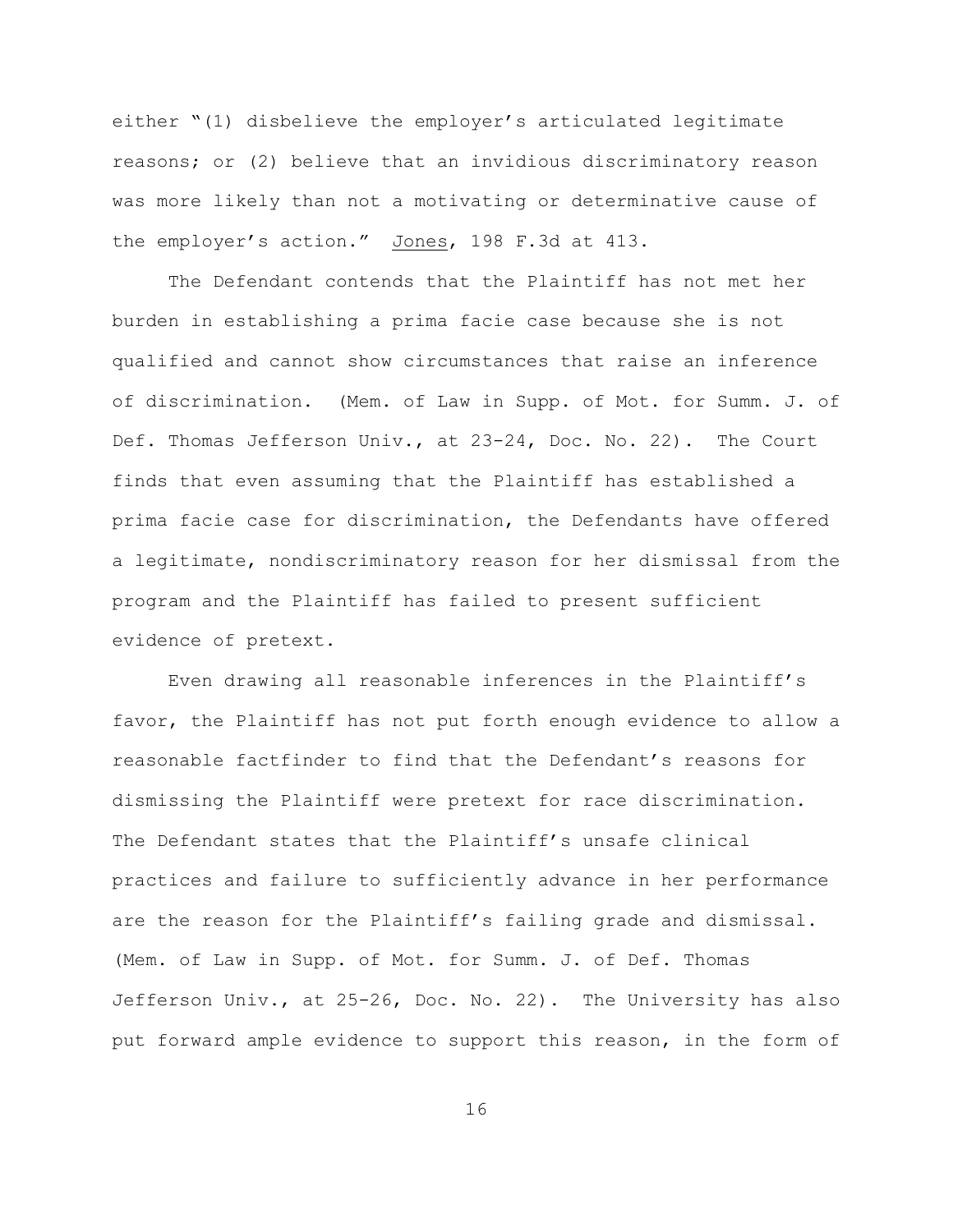evaluations and depositions from numerous actors and evaluators at Methodist and Jefferson Hospitals.

The Plaintiff has submitted evidence regarding only three arguably racial remarks, one of which was not directed at her. The Plaintiff stated in her deposition that Gossar and Feil both referred to the Plaintiff as "you people" on at least one occasion. (Ex. J to Pl.'s Resp. to Def.'s Mot. for Summ. J., at 76:6-14, 118:7-11, Doc. No. 27). The Plaintiff has also submitted evidence that on one occasion, a CRNA said to Judith Harvey, another African American student, "a monkey could do this. What are you a monkey?" (Ex. J to Pl.'s Resp. to Def.'s Mot. for Summ. J., at 44:8-9, Doc. No. 27). In Anderson v. Wachovia Mortg. Corp., 621 F.3d 261 (3d Cir. 2010), the Third Circuit opined that the use of the phrase "you people" was not alone "so revealing of discriminatory animus that it would enable a factfinder to conclude that a discriminatory attitude was, more likely than not, a motivating factor in the decision..." Id. at 269. Furthermore, the decisionmakers at Jefferson (Feliciano, Schaal, the Grade Appeals Board, and Erdmann) never used this phrase.

In light of the Defendant's powerful and substantiated nondiscriminatory reasons for dismissing the Plaintiff from the program, the Plaintiff simply has not fulfilled her burden to demonstrate that the reason was pretext for discrimination. A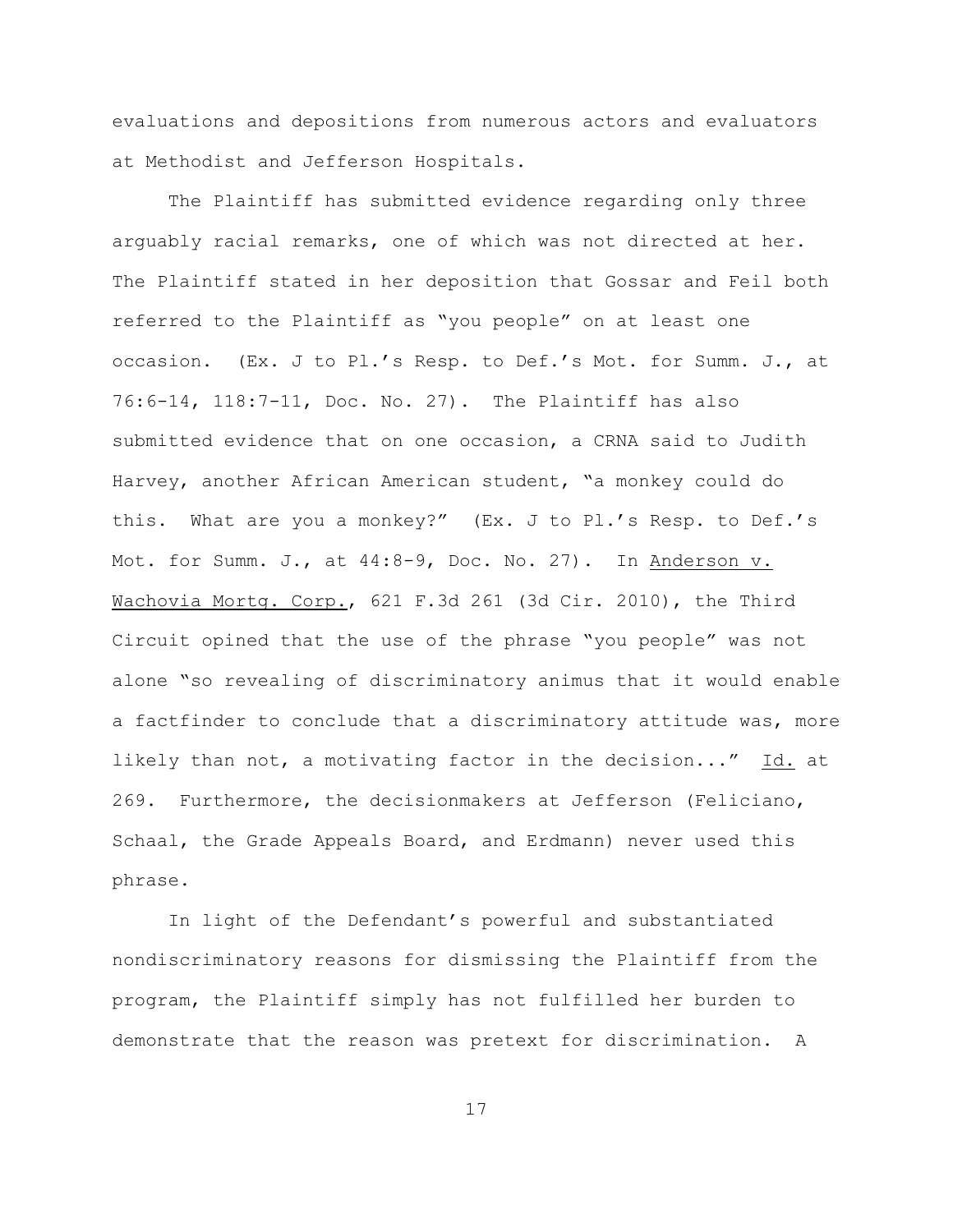plaintiff can show pretext by demonstrating "such weaknesses, implausibilities, inconsistencies, incoherencies, or contradictions in the employer's proffered legitimate reasons for its action that a reasonable factfinder *could* rationally find them 'unworthy of credence.'" Fuentes v. Perskie, 32 F.3d 759, 765 (3d Cir. 1994) (emphasis in original). To do so, the plaintiff cannot rely merely on "conclusory allegations or suspicions to show the existence of a genuine issue." Podobnik, 409 F.3d at 594. The Plaintiff's discrimination claim is built upon her suspicions that a multitude of hospital employees at Methodist and Jefferson were all biased against her because of her race and her charge of discrimination, and that they accordingly gave her the low evaluations that led to her dismissal. These allegations, even combined with the few arguable instances of racial hostility described above, are not enough to allow a reasonable factfinder to find the University's stated reason to be "unworthy of credence." Accordingly, the Court grants summary judgment for the Defendant on the Plaintiff's discrimination claim under Section 1981.

# 2. Plaintiff's § 1981 Retaliation Claim

The Plaintiff claims in Count II that she was retaliated against in violation of Section 1981 after she complained of discrimination at Methodist. She states that she was ostracized by employees at Jefferson Hospital, received negative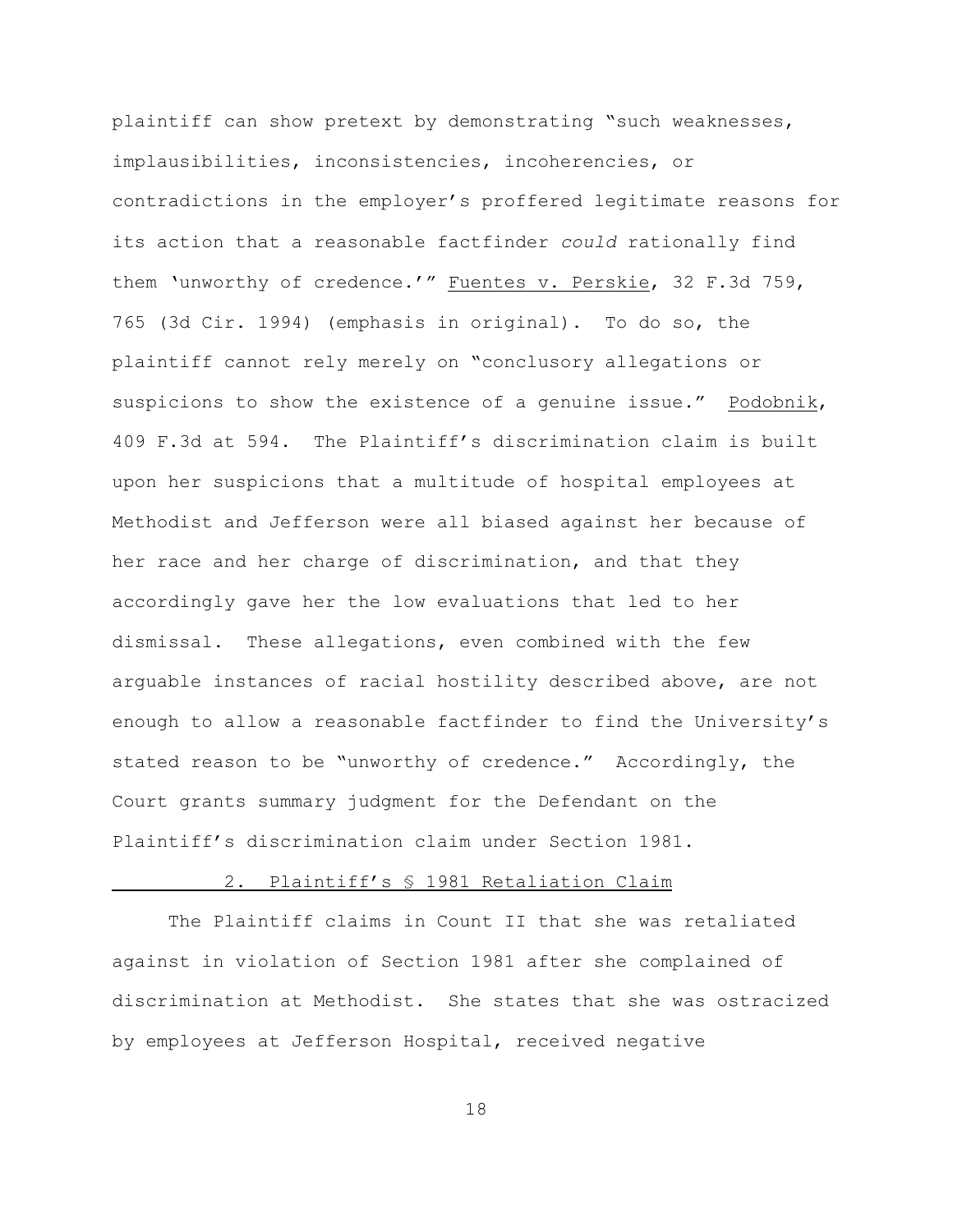evaluations, and was ultimately dismissed from the program in retaliation. (Am. Compl., ¶ 52, Doc. No. 3). The Supreme Court has held that Section 1981 encompasses retaliation claims. CBOCS W., Inc. v. Humphries, 553 U.S. 442, 457 (2008). To present a claim of retaliation, a plaintiff must show: (1) she engaged in a protected activity; (2) the employer (here, the University) took an adverse action after or contemporaneous with the protected activity; and (3) "a 'causal link' exists between the adverse action and the protected activity." Andreoli v. Gates, 482 F.3d 641, 649 (3d Cir. 2007). Regarding the Plaintiff's dismissal from the University program, the parties seem to agree that the first two elements of the prima facie case, protected activity and adverse action, have been fulfilled. Therefore, the Court will turn to the third element, the causal link.

For a causal link, the Third Circuit has found two main factors relevant "in finding the causal link necessary for retaliation: timing and evidence of ongoing antagonism." Abramson v. William Patterson Coll. of New Jersey, 260 F.3d 265, 288 (3d Cir. 2001). Timing must be "'unusually suggestive' of retaliatory motive before a casual link will be inferred." Krouse v. Am. Sterilizer Co., 126 F.3d 494, 503 (3d Cir. 1997). For example, in Krouse, the Third Circuit found that nineteen months was too attenuated to create a genuine issue of material fact and upheld a grant of summary judgment. Id. Although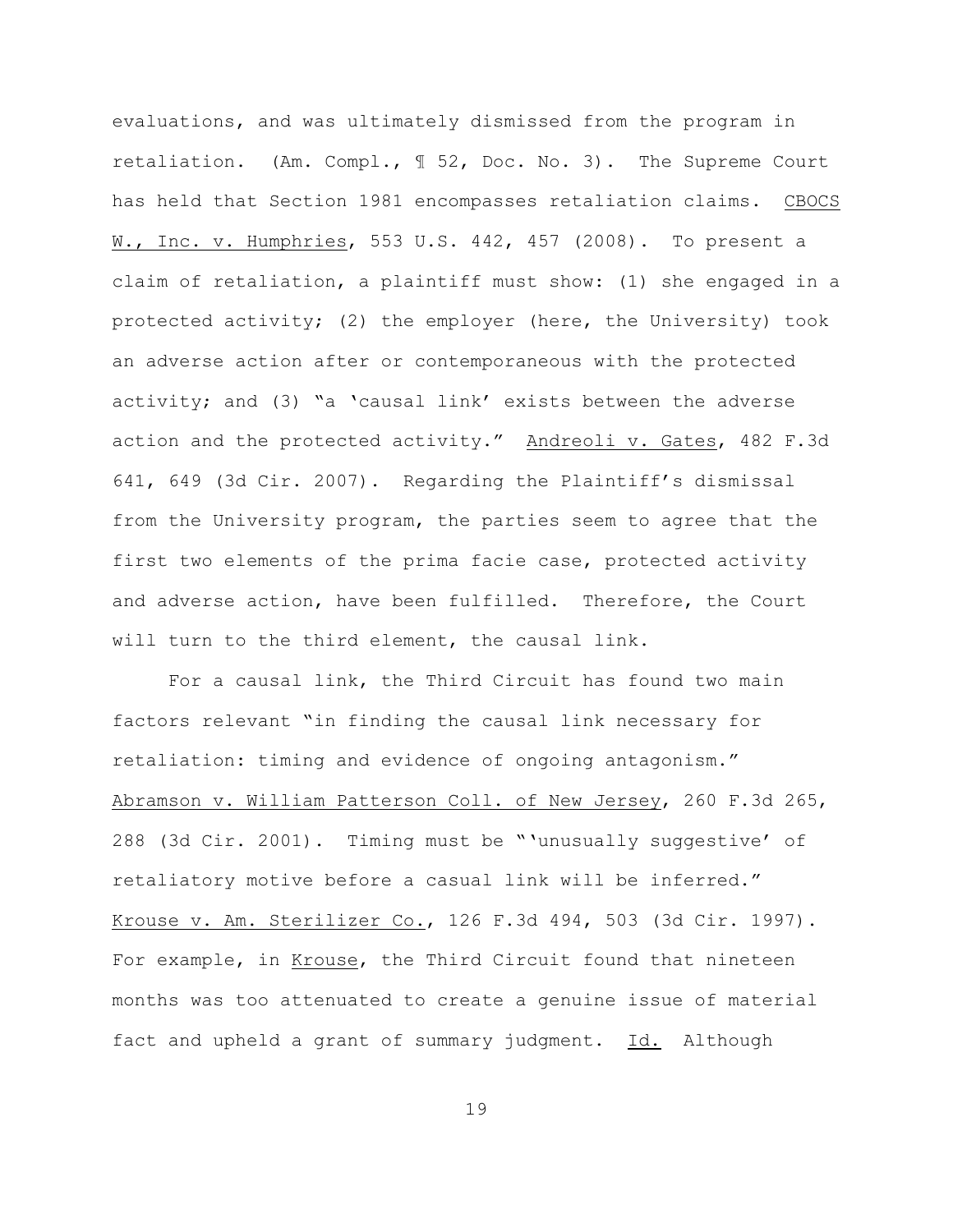timing and ongoing antagonism are often the decisive factors, a plaintiff may "substantiate a causal connection for purposes of the prima facie case through other types of circumstantial evidence that support the inference [of retaliation]." Farrell v. Planters Lifesavers Co., 206 F.3d 271, 280-81 (3d Cir. 2000). Such other evidence includes inconsistent explanations. Id. at 281.

The Plaintiff has failed to establish a causal link between her protected activity and her dismissal from the CRNA program at Jefferson University. The Plaintiff complained of discrimination on April 20, 2007, and was formally dismissed from the program on January 8, 2008. (Ex. D to Def.'s Mot. For Summ. J., at 106:2- 11, Doc. No. 22; Ex. P to Pl.'s Resp. to Def.'s Mot. for Summ. J., Doc. No. 27; Ex. 1 to Ex. D to Def.'s Mot. for Summ. J., at 106:2-11, Doc. No. 22). Therefore, almost nine months passed after the Plaintiff's protected activity before she was dismissed. Such timing is not so "unusually suggestive" such that it will create an inference of retaliation. Furthermore, the Plaintiff passed two semesters (Spring and Summer of 2007) between the time she made the complaint and when she was dismissed for failing the Fall 2007 semester.

The Plaintiff has not introduced sufficient evidence of ongoing antagonism, or other circumstantial evidence, to support an inference of retaliation. The Plaintiff asserts that the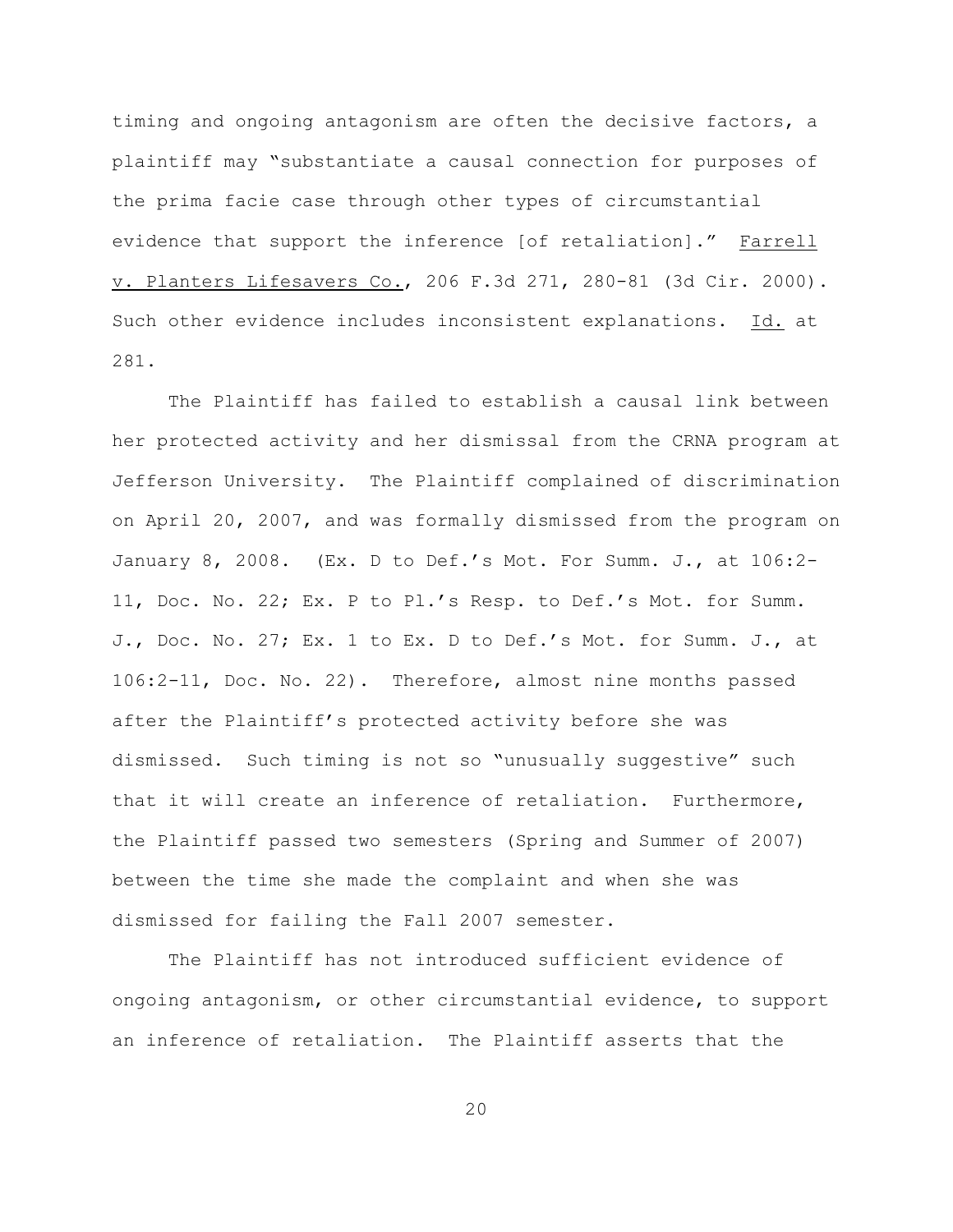CRNAs with whom she worked and who evaluated her negatively during that time knew of her complaint, and gave her poor evaluations because of it. (Pl.'s Resp. to Def.'s Mot. for Summ. J., at 33, Doc. No. 27). However, the Plaintiff has only submitted circumstantial evidence that one of these CRNAs may have known of her complaint. In her deposition, the Plaintiff states that Feil said she "knew what had happened at Methodist;" however, the context of this discussion was the Plaintiff's scheduling requests, not her charge of discrimination. (Ex. J to Pl.'s Resp. to Def.'s Mot. for Summ. J., at 123:4-7, Doc. No. 27). Feil states that she did not know of the Plaintiff's charge of discrimination until after the Plaintiff was dismissed. (Ex. C to Def.'s Mot. For Summ. J., at 151:9-17, Doc. No. 22). Even crediting the Plaintiff's evidence that Feil knew of her complaint, she has not submitted evidence that any of the other CRNAs who gave her negative evaluations knew of her complaint of discrimination at Methodist. To support her claim that the CRNAs working at Jefferson knew of her complaint, the Plaintiff merely speculates that the staff at the two hospitals were friendly and had worked at both hospitals at times.<sup>5</sup> (Pl.'s Resp. to Def.'s

 $5$  The Plaintiff has submitted evidence that the CRNAs at Methodist knew of her charge of discrimination, testifying at her deposition that she overheard a meeting between Staffieri and the staff at Methodist about her complaint. However, this evidence does not aid in creating a genuine issue of material fact as to whether the staff at Jefferson, whose negative evaluations ultimately contributed to the Plaintiff's dismissal from the University, knew of her complaint.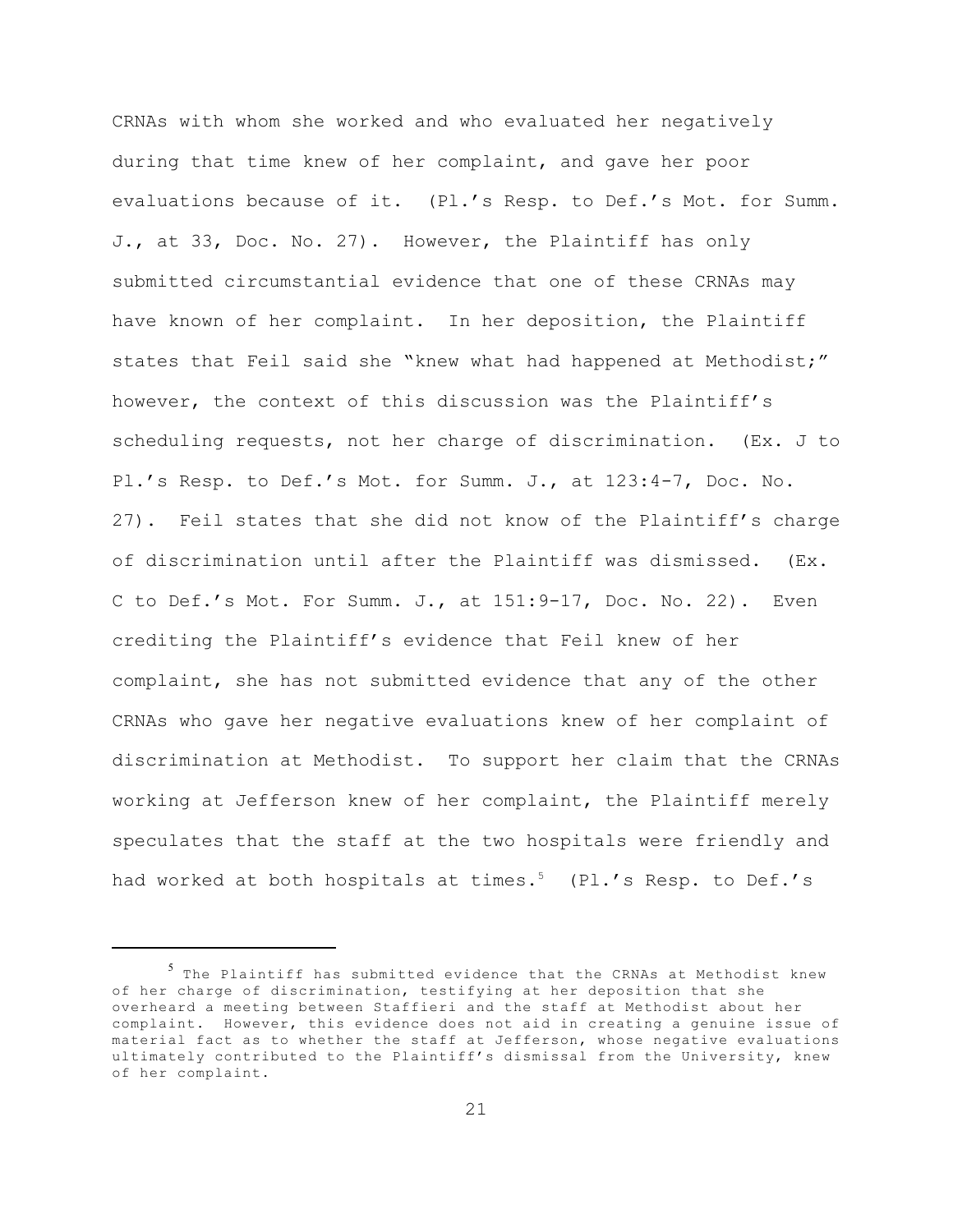Mot. for Summ. J., at 33, Doc. No. 27). This is the sort of "bare assertion[], conclusory allegation[], or suspicion[]" that will not suffice to defeat a motion for summary judgment. Podobnik, 409 F.3d at 594. Furthermore, the Defendant has submitted evidence to the contrary. (Ex. D to Def.'s Reply, at 20:19-23, Doc. No. 30; Ex. E to Def.'s Reply, at 10:2-9, Doc. No. 30). Therefore, the Plaintiff has not shown evidence of ongoing antagonism, or other circumstantial evidence, sufficient for a causal link to support her claim of retaliation.

With regard to the Plaintiff's claims that she was retaliated against in the form of ostracism by employees at Jefferson Hospital and negative evaluations, the Plaintiff has failed to make a prima facie case on these claims. The Plaintiff admits to the circumstances that led to the negative evaluations, for example, the incidents on October  $4<sup>th</sup>$  and  $8<sup>th</sup>$  of 2007. Therefore, the claim of retaliation by negative evaluations relies upon the Plaintiff's suspicions that CRNAs were biased against her, even though there is no evidence that they even knew of her discrimination charge. Similarly, the ostracism or "silent treatment" that the Plaintiff claims also relies on these unsubstantiated suspicions. Even if these were adverse actions, the Plaintiff would fail to make out a prima facie case because there is no causal link to connect the Plaintiff's charge of discrimination and the ostracism and negative reviews, as there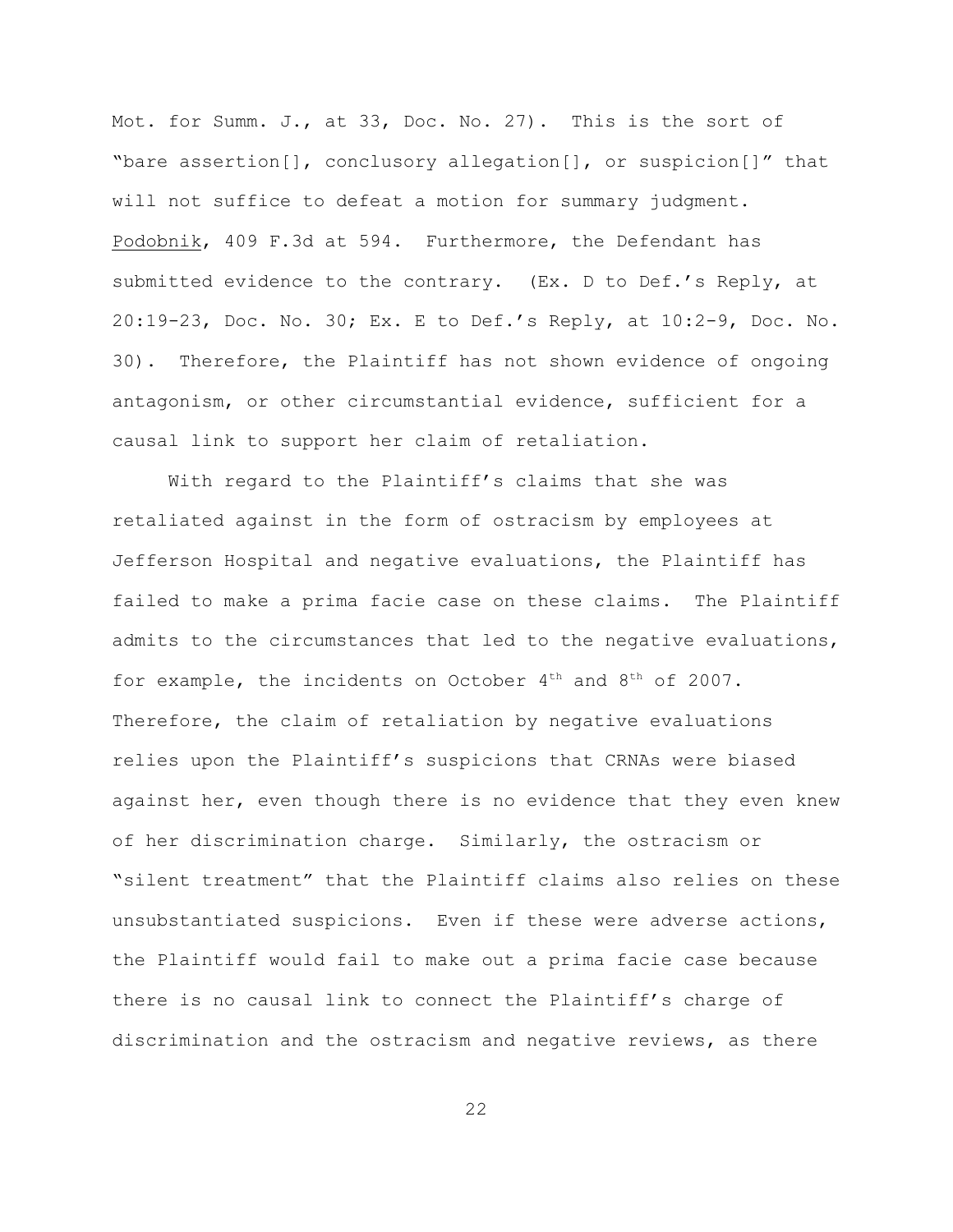is no evidence the CRNAs even knew of her charge of discrimination. Therefore, the Court grants summary judgment for the Defendant on all of the Plaintiff's retaliation claims under Section 1981.

# 3. Plaintiff's § 1981 Hostile Work Environment Claim

The Plaintiff claims in Count III of the Amended Complaint that the University subjected her to a hostile work environment because of her race, in violation of Section 1981. A hostile work environment claim under Section 1981 is analyzed in the same manner as under Title VII. To succeed on a hostile work environment claim, a plaintiff must prove: (1) she suffered intentional discrimination on the basis of race; (2) the discrimination was severe or pervasive; (3) the discrimination detrimentally affected her; (4) the discrimination would have detrimentally affected a reasonable person in like circumstances; and (5) there is a basis for employer liability, such as *respondeat superior*. Kunin v. Sears Roebuck & Co., 175 F.3d 289, 293 (3d Cir. 1999).

In determining whether an environment is sufficiently hostile or abusive to support a claim of discrimination, the Court examines the totality of the circumstances and factors such as "the frequency of the discriminatory conduct; its severity; whether it is physically threatening or humiliating, or a mere offensive utterance; and whether it unreasonably interferes with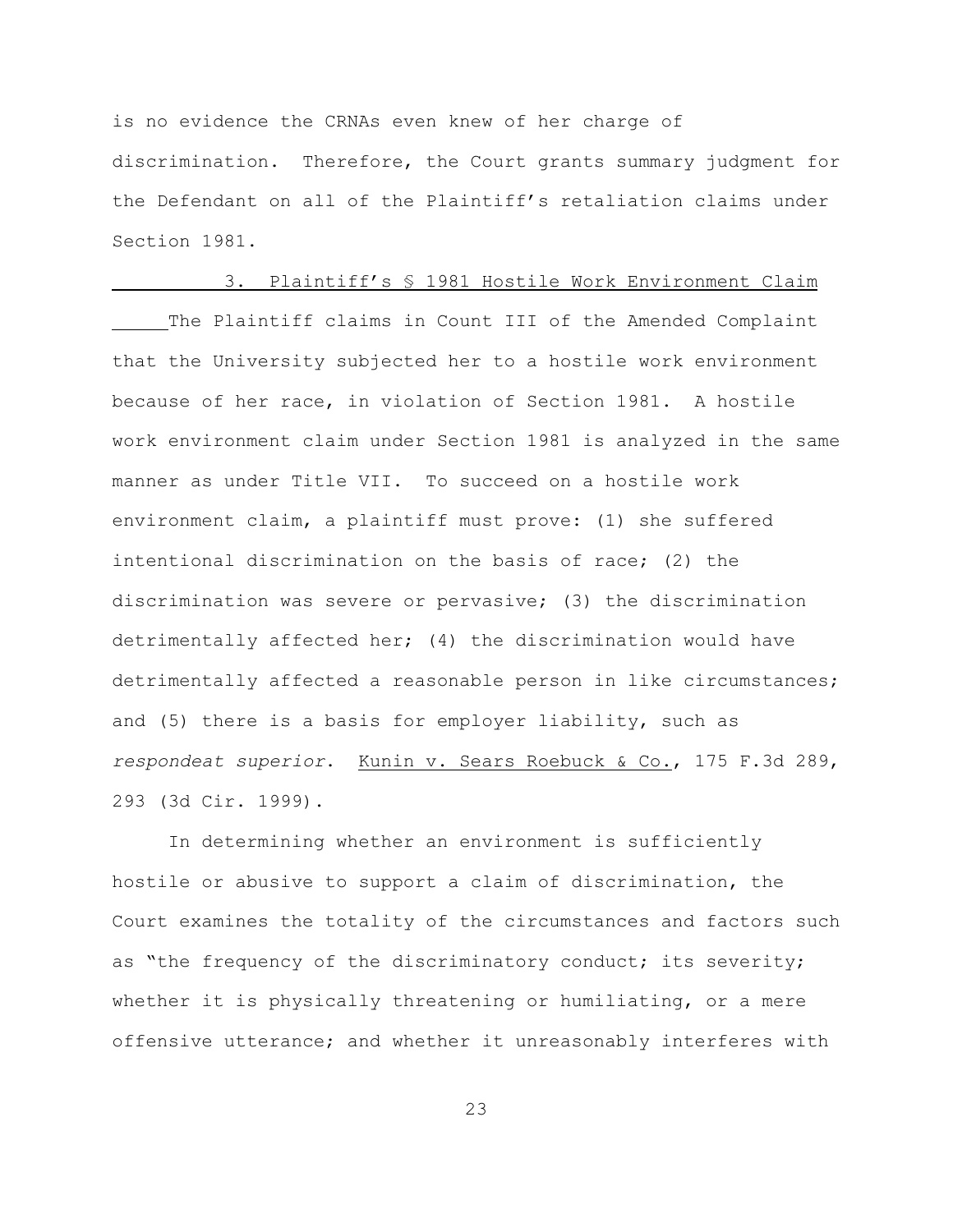an employee's work performance." Faragher v. City of Boca Raton, 524 U.S. 775, 787-88 (1998). Simple teasing, offhand remarks and isolated incidents are not enough; rather, the conduct must be sufficiently extreme that it amounts to a change in the terms and conditions of employment. Id. at 788. These standards serve to ensure that Title VII, and by extension Section 1981, "does not become a 'general civility code.'" Id. (quoting Onacle v. Sundowner Offshore Services, Inc., 523 U.S. 75, 80 (1998)).

"The basis for an employer's liability for hostile environment [racial] harassment depends on whether the harasser is the victim's supervisor or merely a coworker." Huston v. Procter & Gamble Paper Prod. Corp., 568 F.3d 100, 104 (3d Cir. 2009). When a harasser is a co-worker or other non-supervisor, employer liability attaches "only if the employer failed to provide a reasonable avenue for complaint, or, alternatively, if the employer knew or should have known of the harassment and failed to take prompt and appropriate remedial action." Id. "An employer's remedial action is adequate if it is reasonably calculated to prevent further harassment." Id. at 110. Courts distinguish "employees who are supervisors merely as a function of nomenclature from those who are entrusted with actual supervisory powers." Griffin v. Harrisburg Prop. Servs., 421 F. App'x 204, 208 (3d Cir. 2011).

In this case, the two people who the Plaintiff alleges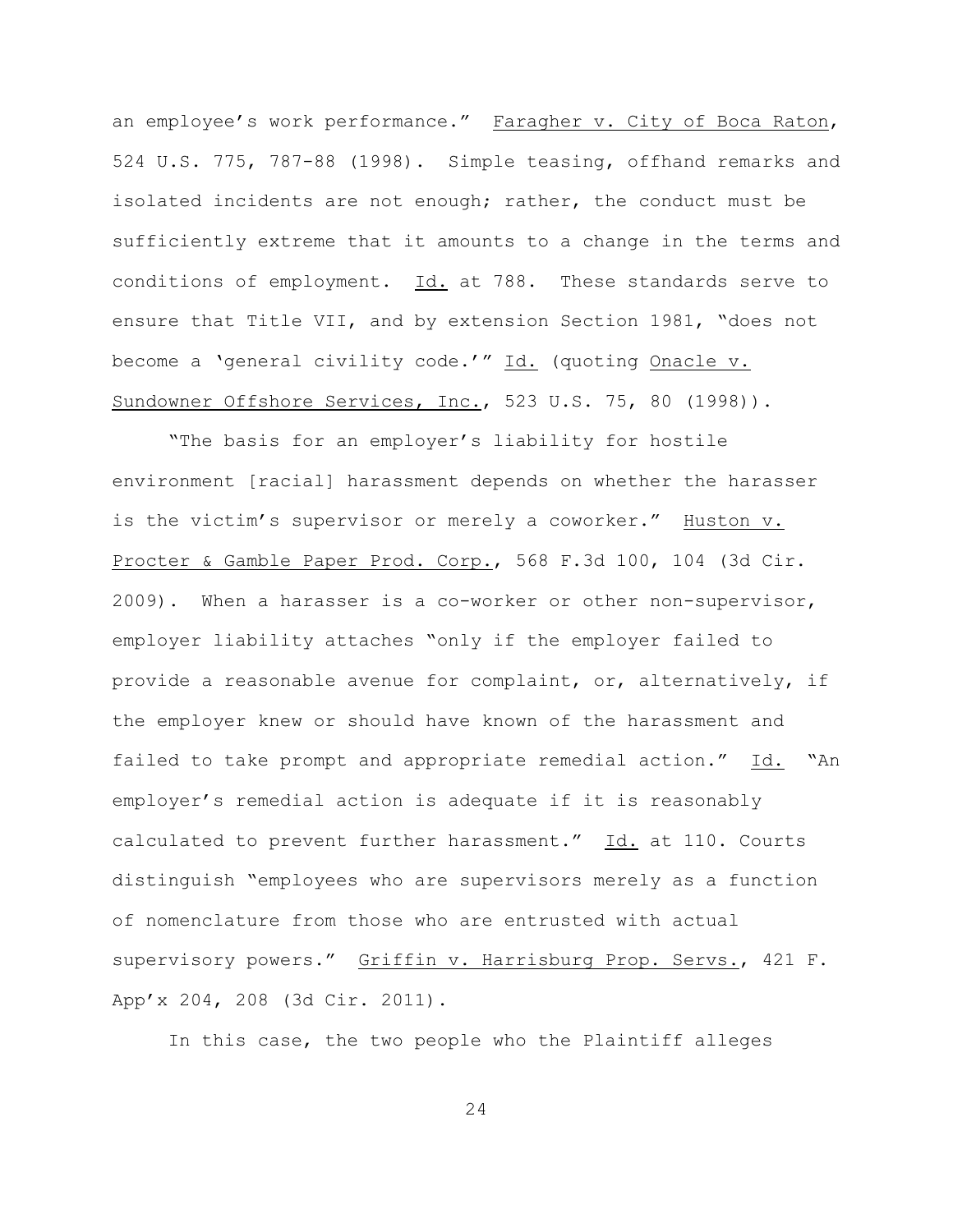harassed her were both equivalent to co-workers, rather than supervisors. Although they may have been overseeing the Plaintiff's actions in the operating room as she practiced as a student, these CRNAs were employees of the hospitals for whom they worked, not the University where the Plaintiff was a student. The Plaintiff's ultimate supervisors were the teachers and program directors with the CRNA program at the University. These individuals, like Feliciano, ultimately had supervisory powers over the Plaintiff, and were empowered to discipline, grade, and dismiss her. Therefore, as the alleged harassment was not performed by a supervisor, the University can only be liable if there was no "reasonable avenue for complaint" or the University "knew or should have known of the harassment and failed to take prompt and appropriate remedial action." Huston, 568 F.3d at 104.

With regard to the alleged harassment by Gossar, there is no basis for holding the University liable. First of all, the University had a formal complaint procedure that was available and known to the Plaintiff. (Ex. B to Def.'s Mot. for Summ. J., at 389:13-390:7, Doc. No. 22). Second, the Plaintiff did complain of Gossar's behavior towards her and other students several times, but it was not until she made her verbal complaint to Feliciano on April 20, 2007 that she mentioned racial harassment. (Id. at 55:20-56:10; 389:5-18). After the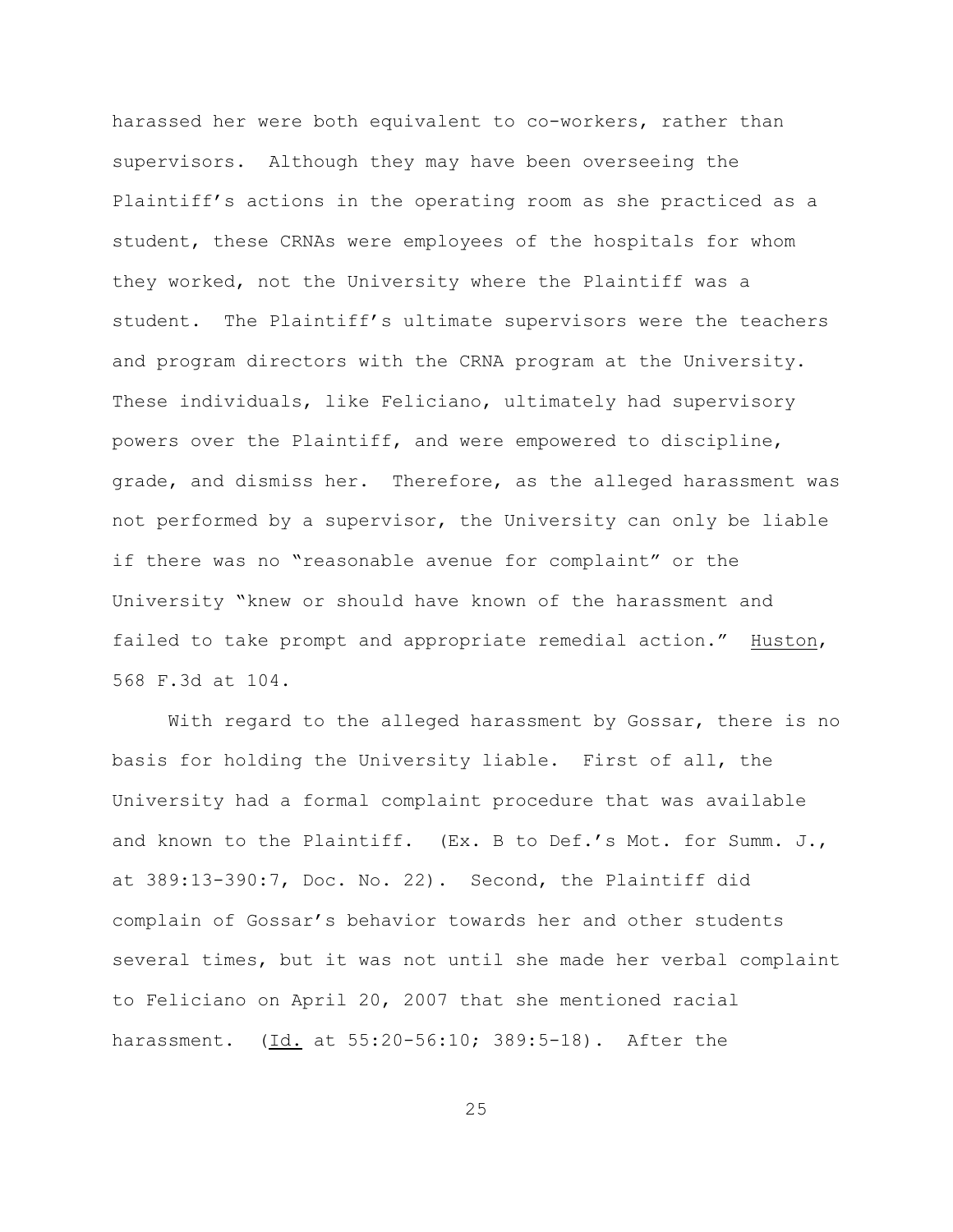University was on notice of this racial harassment at Methodist and due to her deteriorating clinical performance, the Plaintiff was removed from Methodist and reassigned to Jefferson. (Ex. 48 to id.). Removing the Plaintiff from the hospital where her alleged harasser worked is appropriate remedial action, because it is "reasonably calculated to prevent further harassment." Huston, 568 F.3d at 110. Therefore, even if Gossar's behavior towards the Plaintiff can be deemed sufficiently severe and pervasive for a hostile work environment, there is no basis for holding the University liable.

With regard to the alleged harassment by Feil, the Plaintiff never made any complaint, formal or informal, of racial harassment by Feil to any University supervisor. While it appears that the Plaintiff may have clashed with Feil over a number of issues, particularly scheduling, the Plaintiff simply never brought any alleged harassment due to her race to the University's attention. The Plaintiff knew of the procedure for making complaints. The University did not know, nor should it have known, of any alleged harassment of the Plaintiff by Feil while the Plaintiff was at Jefferson. Therefore, even if the harassment by Feil can be deemed sufficiently severe and pervasive, there is no basis for holding the University liable.<sup>6</sup>

 $^6$  Furthermore, the instances of harassment that the Plaintiff describes cannot be deemed sufficiently severe and pervasive for a hostile work environment claim. At most, the Plaintiff describes a few "offhand comments" and "isolated incidents" where her race might have been involved. See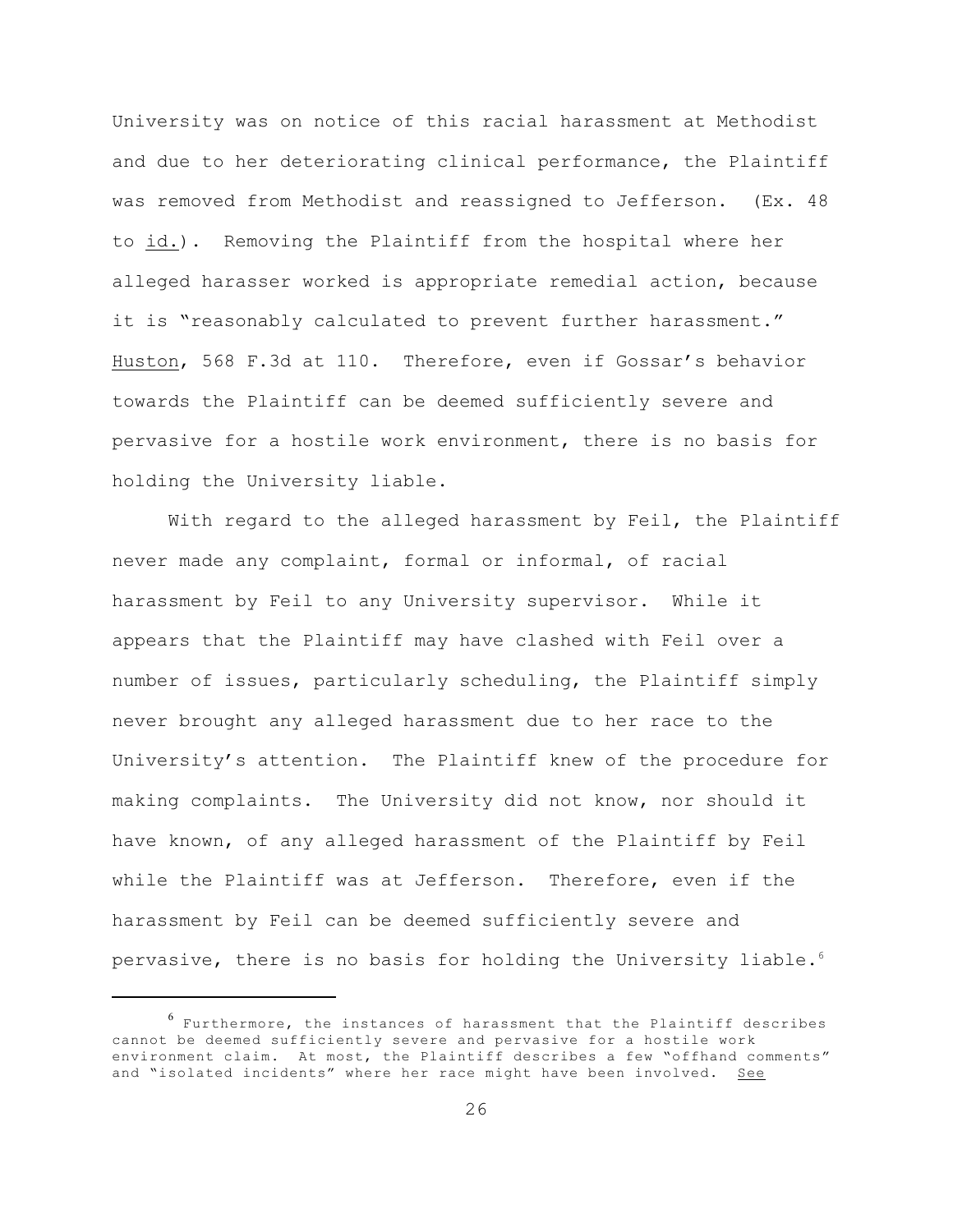Accordingly, the Court grants summary judgment for the Defendant on the Plaintiff's hostile work environment claim.

#### 4. Plaintiff's Breach of Contract Claim

In Count VI of the Amended Complaint, the Plaintiff claims that the Defendant breached the terms of a contract between the University and the Plaintiff by failing to follow the terms of the appeals process established by the University handbook. (Am. Compl., at ¶ 59, Doc. No. 3). However, the Plaintiff does not argue this theory for a breach of contract in her response to the Defendant's Motion for Summary Judgment; rather, she claims that the Defendant breached a contract with the Plaintiff by failing to provide her with the education that was promised in the handbook and given to her peers. (Pl.'s Resp. to Def.'s Mot. for Summ. J., at 49, Doc. No. 27). On either theory, the Court must grant summary judgment in favor of the Defendants.

With regard to the claim that the Defendant breached a contract with the Plaintiff by failing to follow the terms of the appeals process, the Plaintiff has not shown that any damages resulted from this alleged breach. A private university's student handbook is viewed as a contractual agreement between the

Faragher, 524 U.S. at 778. The Plaintiff also describes a work environment where she was yelled at or chastised for mistakes, and given the silent treatment by other hospital employees. The Plaintiff admits to a number of the mistakes for which she was chastised, and in a hospital environment, where peoples' lives are at stake, an occasional inappropriate reaction to a student's mistake is highly understandable. While it might not make for the ideal learning environment, it simply cannot be termed a discriminatory environment that is severe or pervasive.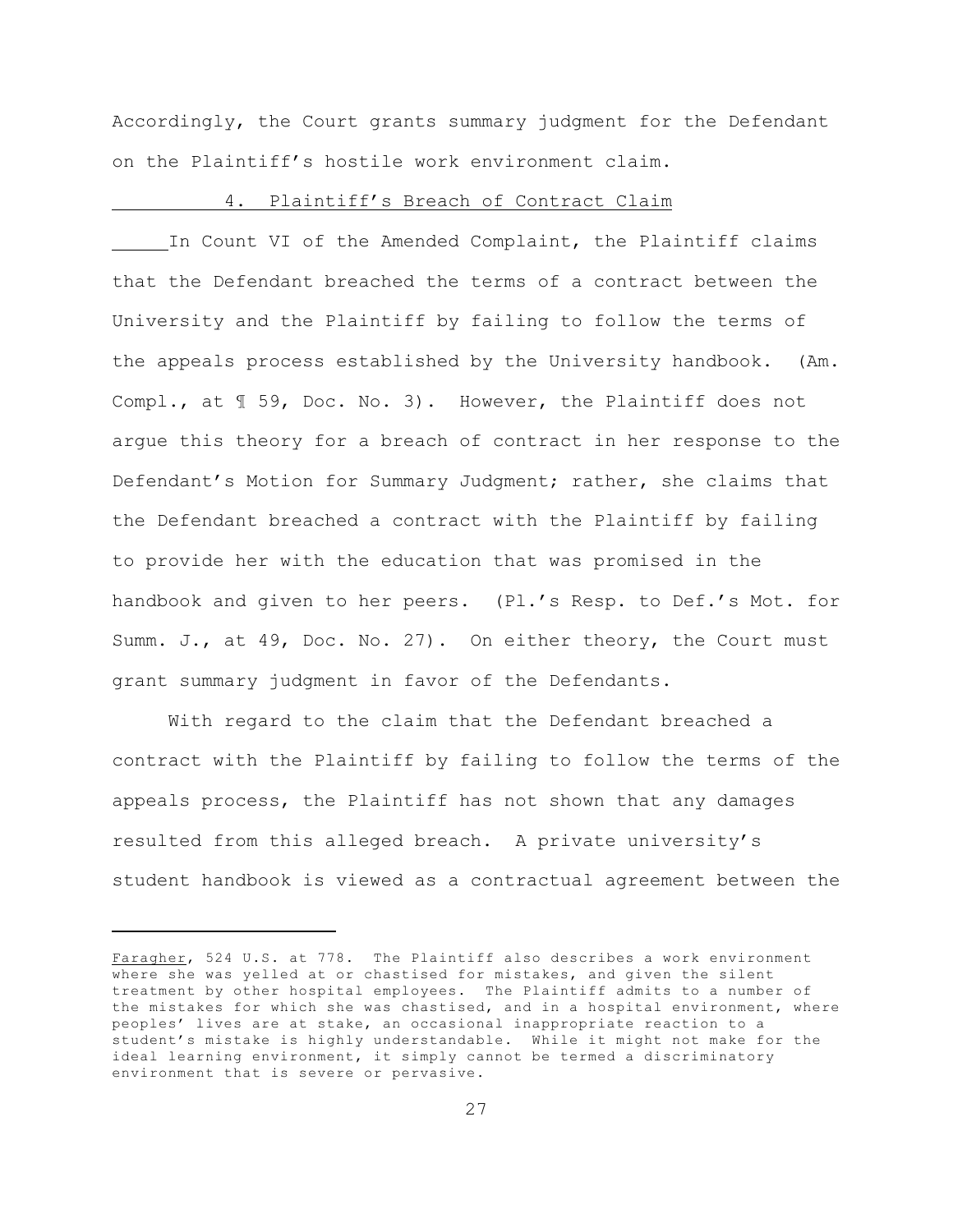university and the student. Reardon, 926 A.2d at 480. For a breach of contract claim, a plaintiff must show: (1) the existence of a contract; (2) breach of duty under that contract; and (3) resulting damages. Lackner v. Glosser, 892 A.3d 21, 30 (Pa. Super. Ct. 2006). The Plaintiff has not shown that she suffered any harm as a result of the University's failure to precisely follow the time frames for appeals suggested in the handbook. In her deposition, she admitted that she wanted the University to take its time with her appeal, and that the University's taking its time did not cause her any harm, only delaying her a bit longer in speaking to an attorney about her options going forward. (Ex. B to Def.'s Mot. for Summ. J., at 195-198, Doc. No. 22). As the Plaintiff has failed to show damages resulting from the alleged breach of contract, she has not put forward a prima facie case for breach of contract.

With regard to the claim that the University failed to provide her with the education promised in the handbook or given to her peers, the Plaintiff has not submitted sufficient evidence to sustain a breach of contract claim here either. In Pennsylvania, there is a cause of action for breach of contract in some limited instances where "a private trade school has made a positive representation that a certain curriculum will be offered and the student then finds that such curriculum is not available." Cavaliere v. Duff's Bus. Inst., 605 A.2d 397, 404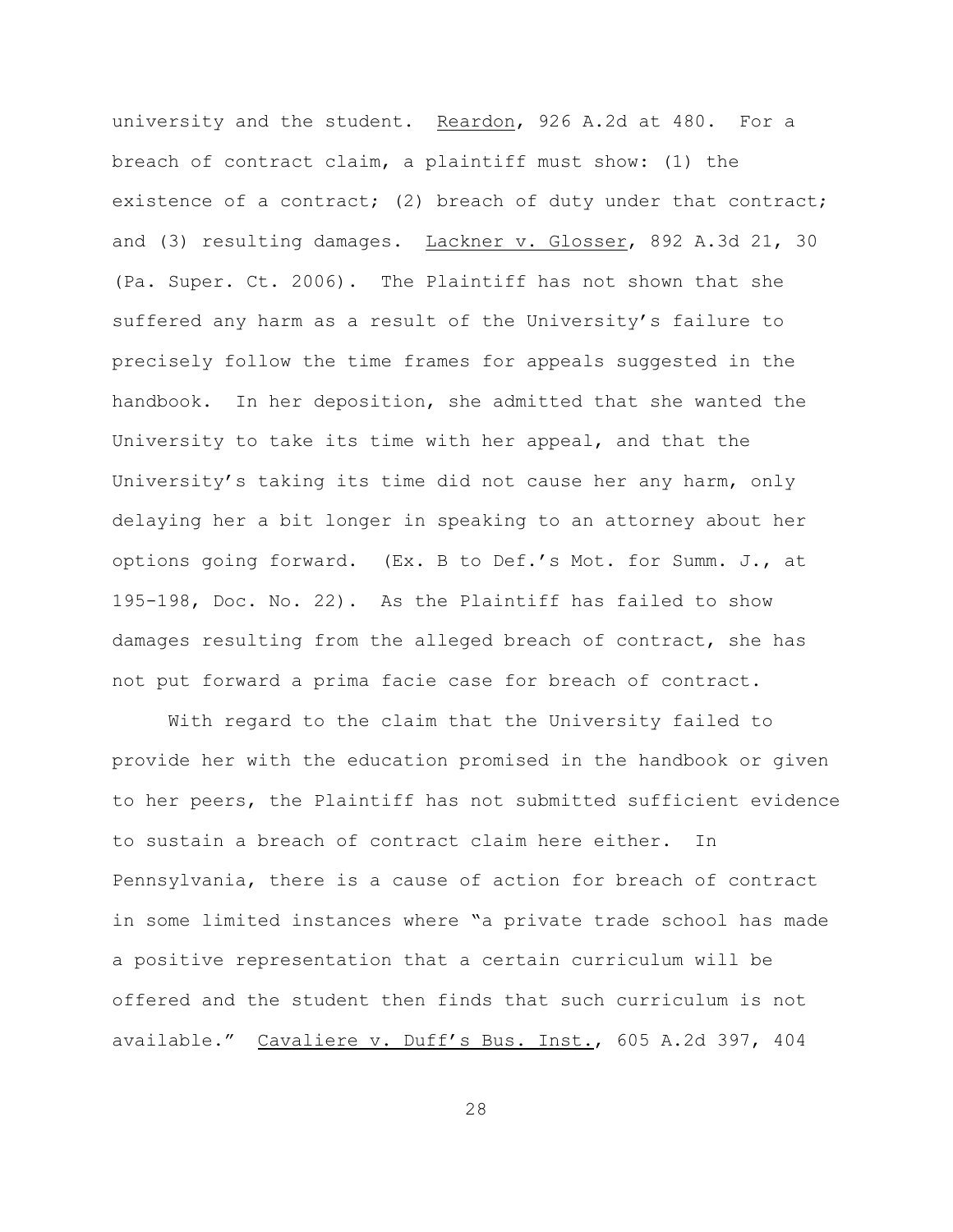(Pa. Super. Ct. 1992). In these limited cases, "the nature of the contractual undertaking and the breach thereof are clear and the plaintiff may be able to establish a cause of action against the offending institution." Id. However, to prevail on such a claim, a plaintiff must point to specific undertakings in the handbook that were not provided. Id. Here, the Plaintiff claims that her education was lacking because Methodist did not have the variety of cases necessary for a well-rounded education. However, the Plaintiff has not elaborated on the skills that she did not develop due to Methodist's failures. Moreover, the Plaintiff was rotated out to several other hospitals, including Jefferson, Lourdes and Deborah, to supplement her education. Therefore, like in Cavaliere, the Plaintiff's claims simply "invite[] the court to enter into precisely the kind of generalized review of the entire course of instruction that so many other courts have wisely refrained from doing." Id.

As such, the Plaintiff has failed to support her breach of contract claim under either theory. The Court grants the Defendants' Motion for Summary Judgment on the breach of contract claim.

# 5. Plaintiff's Unjust Enrichment Claim

In Count V, the Plaintiff claims that the Defendant was unjustly enriched by retaining the Plaintiff's tuition and failing to provide her with an education and degree. An unjust